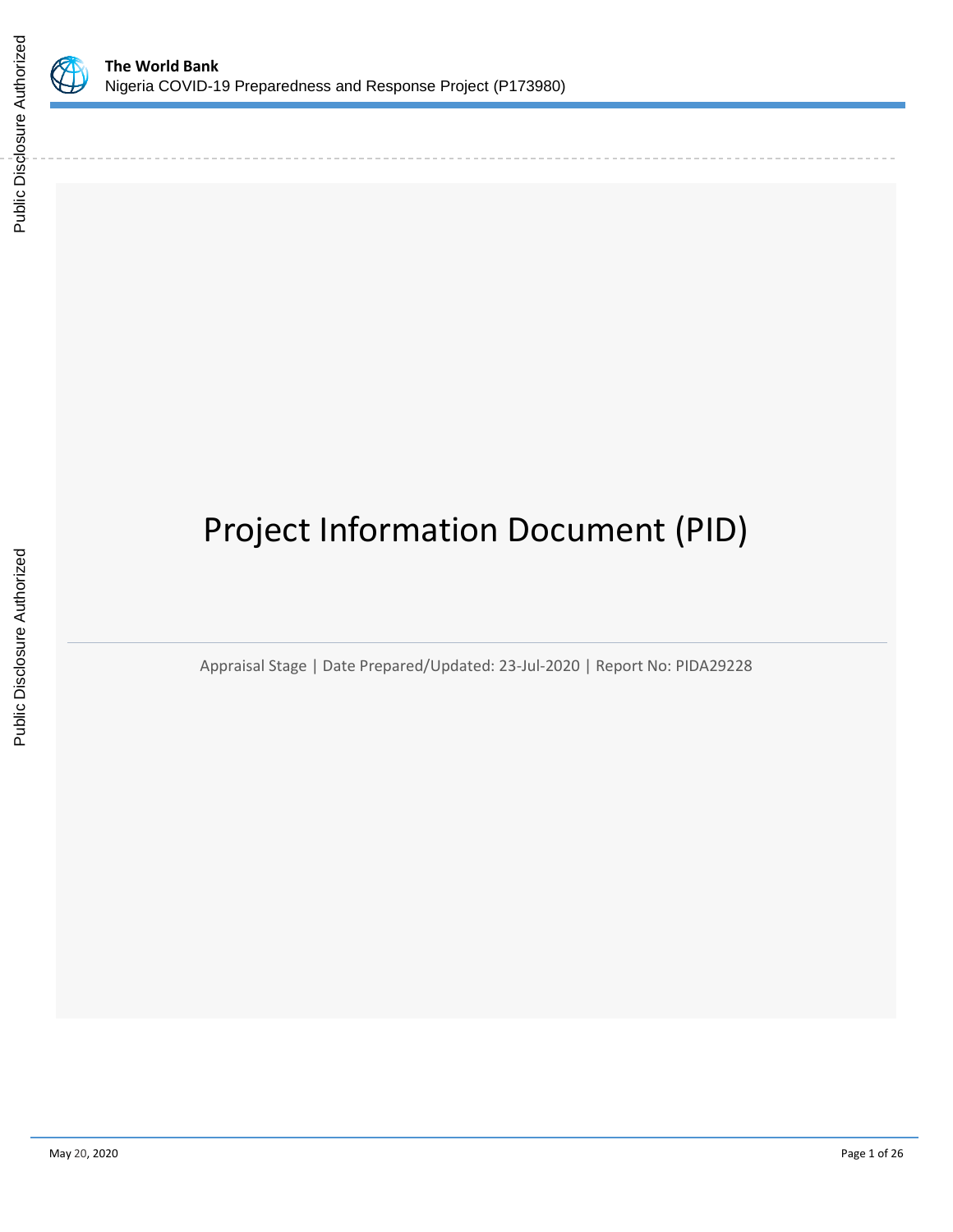

## **BASIC INFORMATION**

#### **OPS\_TABLE\_BASIC\_DATA A. Basic Project Data**

| Country<br>Nigeria                                                 | Project ID<br>P173980                          | Project Name<br>Nigeria COVID-19<br>Preparedness and<br><b>Response Project</b> | Parent Project ID (if any)                                |
|--------------------------------------------------------------------|------------------------------------------------|---------------------------------------------------------------------------------|-----------------------------------------------------------|
| Region<br>AFRICA WEST                                              | <b>Estimated Appraisal Date</b><br>01-Jun-2020 | <b>Estimated Board Date</b><br>06-Aug-2020                                      | Practice Area (Lead)<br>Health, Nutrition &<br>Population |
| <b>Financing Instrument</b><br><b>Investment Project Financing</b> | Borrower(s)<br>Federal Republic Of Nigeria     | <b>Implementing Agency</b><br>Nigeria Center for Disease<br>Control (NCDC)      |                                                           |

Proposed Development Objective(s)

The Project Development Objective (PDO) is to prevent, detect, and respond to the threat posed by COVID-19 at state level in Nigeria.

#### Components

Component 1: Emergency COVID-19 Response Component 2: Project Management, Coordination, Monitoring and Evaluation

## **PROJECT FINANCING DATA (US\$, Millions)**

#### **SUMMARY**

| <b>Total Project Cost</b> | 114.28 |
|---------------------------|--------|
| <b>Total Financing</b>    | 114.28 |
| of which IBRD/IDA         | 100.00 |
| <b>Financing Gap</b>      | 0.00   |

#### DETAILS

#### **World Bank Group Financing**

| International Development Association (IDA) | 100.00 |
|---------------------------------------------|--------|
| <b>IDA</b> Credit                           | 100.00 |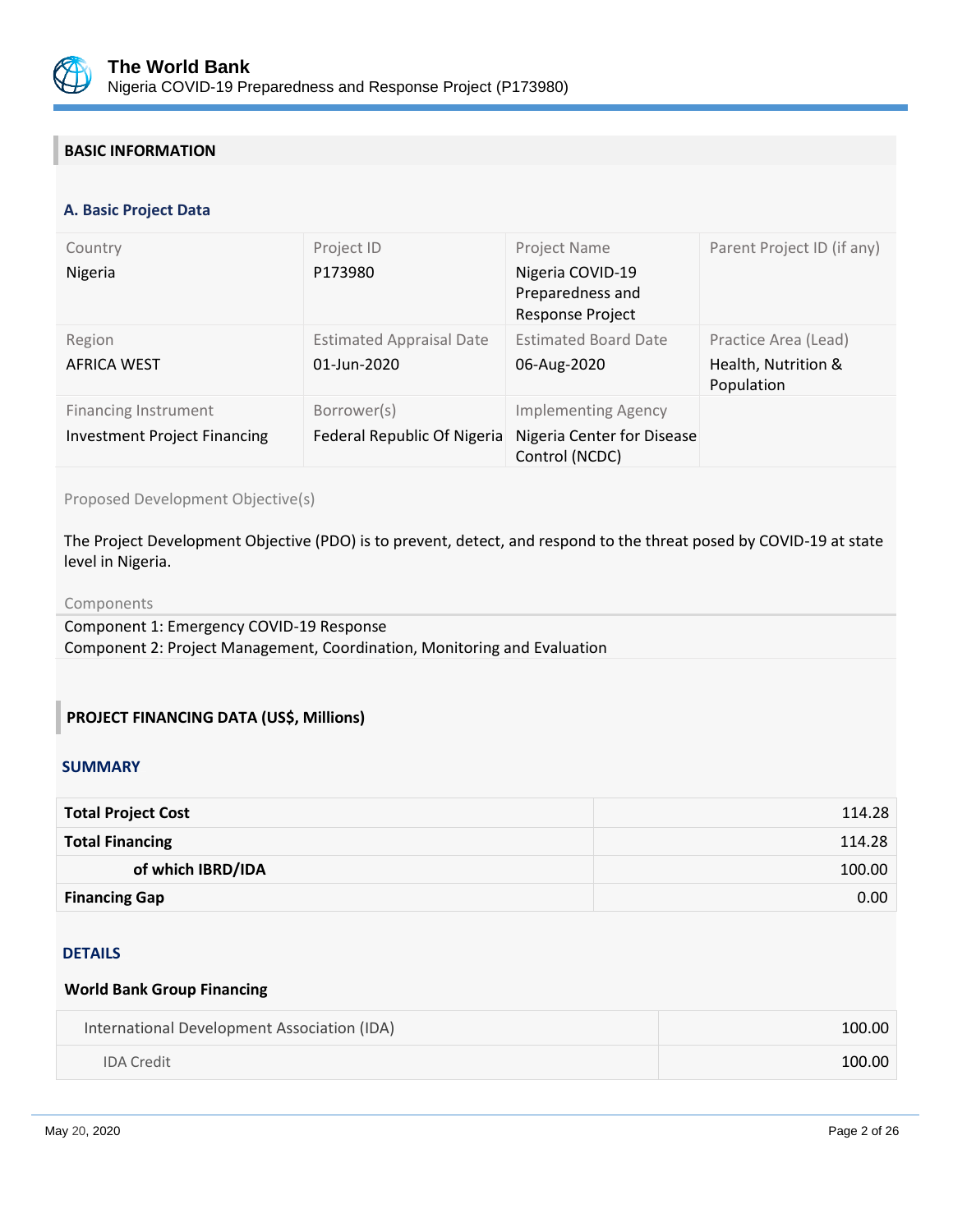

| <b>Non-World Bank Group Financing</b> |       |
|---------------------------------------|-------|
| Trust Funds                           | 14.28 |
| Pandemic Emergency Financing Facility | 14.28 |

Environmental and Social Risk Classification

Substantial

Decision

The review did authorize the team to appraise and negotiate

Other Decision (as needed) None

#### **B. Introduction and Context**

#### Country Context

**1. In 2019, Nigeria continued recovering from the 2016 recession, with annual 2019 growth strengthening marginally to 2.2 percent.** The collapse of global oil prices during 2014–2016, combined with lower domestic oil production, led to a sudden slowdown in economic activity. Nigeria's annual real gross domestic product (GDP) growth rate, which averaged 7 percent from 2000 to 2014, fell to 2.7 percent in 2015 and −1.6 percent in 2016. Growth slowly rebounded in 2017, leveling at about 2 percent in 2018−2019. Growth was primarily driven by the services sector (50 percent of the economy) especially telecoms, with positive contributions from agriculture, which, however, remains affected by ongoing conflicts and is weather-dependent. Non-oil industry growth is slow, constrained by lack of private sector credit growth, high cost of financing, weak domestic demand, and insufficient/unreliable power supply. 1 Policy and regulatory uncertainty are impeding domestic and foreign investments. The oil sector (10 percent of GDP) remained the key source of export earnings and government revenues. In the absence of structural reforms to build a competitive and diversified economy, growth was expected to hover just above 2 percent over the medium term, but highly vulnerable to oil sector shocks.

**2. With population growth (estimated at 2.6 percent) outpacing economic growth in the context of weak job creation, per capita incomes are falling.** Today, an estimated 100 million Nigerians (50 percent of the population) live on less than US\$1.90 per day.<sup>2</sup> With Nigeria having a high rate of poverty and being the most populous country in Africa, its poor comprise a significant share—16 percent—of the global poor (World Bank, 2019). Unemployment is high (23 percent), with a further 20 percent of the labor

<sup>1</sup> World Bank Enterprise Surveys, World Bank Doing Business, and Central Bank of Nigeria. 2020. *January 2020 Business Expectations Survey Report.*

<sup>2</sup> *Source:* World Bank (PovCalNet).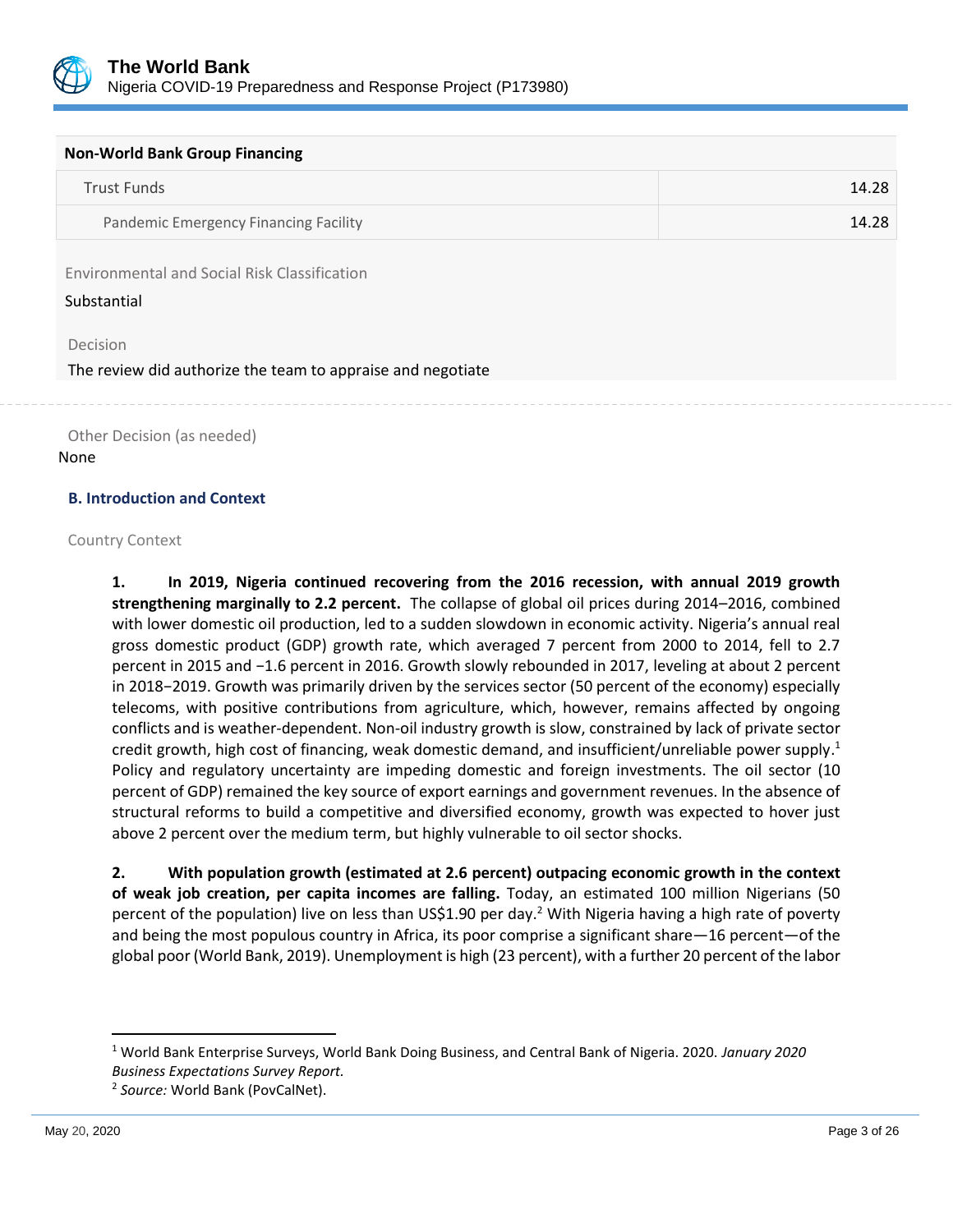

force being underemployed. Following the COVID-19 economic shock, unemployment and poverty are expected to increase.

**3. Before the COVID-19 shock, low revenues, rising debt service, and large public subsidies limited the fiscal space for productive investments in infrastructure and human capital.** At 8 percent of GDP in 2018−2019, Nigeria's general government revenues were very low by the standards of comparable countries. Consequently, general government expenditures were very small relative to the size of the economy (12 percent of GDP, about half the level expected for its level of development), and unable to meet the needs of its growing population. Oil revenues were volatile and reduced by sizable deductions (including for the unbudgeted petrol subsidy), while growth in non-oil revenues (about 4 percent of GDP) was constrained by slow tax policy and administration reforms. Public debt was relatively modest as a share of GDP (around 20–25 percent) but had been rising due to sustained fiscal deficits. With low revenues and high domestic interest rates, the Federal Government was spending a significant share of its revenues to service its debt (since 2016, the Federal Government has been spending an estimated 60 percent of its revenues to pay interests on its debt).

**4. Before the COVID-19 pandemic, the Federal Government began implementing an Economic Recovery and Growth Plan (ERGP).** The ERGP (2017−2020) set out to restore macroeconomic stability in the short term and to undertake structural reforms, infrastructure as well as human capital investments to diversify the economy and set it on a path of sustained inclusive growth over the medium to long term. It had an ambitious target of achieving 7 percent real annual GDP growth by 2020, to be initially driven by the oil sector and then increasingly by strong non-oil sector growth. Among other things, the ERGP recognizes that to grow and develop Nigeria's economy sustainably, it is imperative to invest in the Nigerian people, especially its youth. This means improving access to good and affordable health care and education, fostering social inclusion, promoting job creation, and protecting the environment. The ERGP aims to enhance opportunities for all Nigerians irrespective of gender, age, and physical ability.

**5. The COVID-19 pandemic will lead to a contraction of Nigeria's economy in 2020.** Nigeria's economy will likely be severely affected by the global economic disruption caused by COVID-19, particularly from the pronounced decline in oil prices and spikes in risk aversion in global capital markets. The magnitude of the impact is sensitive to the duration and the domestic spread of the outbreak. The primary transmission channel to the Nigerian economy is the oil price as oil accounts for over 90 percent of exports, one-third of banking sector credit, and half of government revenues. Non-oil industry and services' growth is highly elastic to oil prices, with additional pressures arising from foreign portfolio investors' reassessment of risks and domestic liquidity management. With the oil price outlook of US\$30 per barrel**,** the economy is projected to contract by 3 percent in 2020 and government oil revenues are projected to fall by over 70 percent and reduce general government revenue toward approximately 5 percent of GDP. Coupled with constrained—particularly commercial external—borrowing and additional health expenditure pressures, this may result in public spending cuts, thinning already low investment, and limiting service delivery, including at the subnational level. Federal Government liquidity may be severely challenged with interest-payments to revenue increasing from the current 60 percent. The human and economic (disruption) costs would be amplified with a moderate or severe outbreak in Nigeria, leading to greater health-related cost and a much deeper recession because unlike the situation Nigeria faced in 2015—2016 when oil prices fell sharply, this time Nigeria has fewer fiscal buffers (for example, the excess crude account is depleted) and other policy instruments to cushion the adverse effects of any shocks.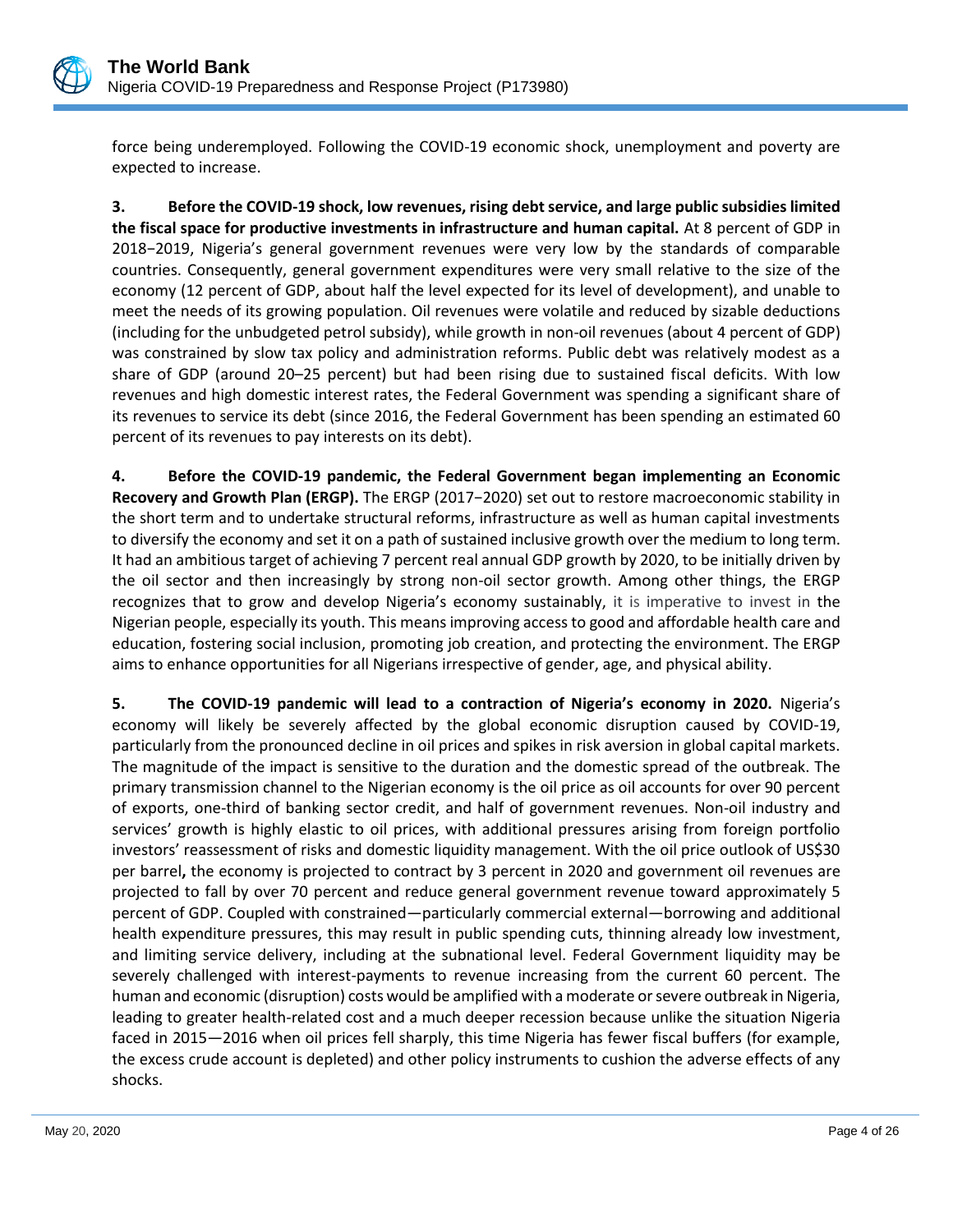**6. In a recession, the revenue of state governments will significantly decline, which will have a significant negative impact on service delivery.** Subnational entities (states and local government authorities [LGAs]) mostly rely on federally collected revenues. In 2015, for example, apart from seven states (Lagos, Rivers, Enugu, Ogun, Oyo, Kano, and Abia), all the other 29 states and the Federal Capital Territory (FCT) generated less than 30 percent of their revenue outside of federal collections that include statutory allocation, distribution from excess crude oil, exchange gain/Nigeria National Petroleum Company refund, Nigeria liquefied natural gas distribution, and value added tax. Only 26 percent of state revenues were internally generated while 1 percent came from grants. During the 2016 recession, most states experienced a significant drop in revenue resulting in backlogs in the payment of salaries, increasing debt to contractors, and massive cuts in the funding and provision of basic services in health and education. Another recession in the presence of increased health needs because of the COVID-19 pandemic and less fiscal buffers at both federal and state levels will potentially result in worse outcomes at the states.

**7. Realizing the potential impact of the COVID-19 pandemic on Nigeria's future, the Government has been implementing stringent measures to curb the spread of the virus**. In the absence of a COVID-19 vaccine, Nigeria, like other affected countries, is implementing several public health measures—socalled Non-Pharmaceutical Interventions (NPIs)—aimed at reducing contact rates in the population and thereby reducing transmission of the virus. These developments require a combination of social distancing of the entire population, isolation of confirmed cases, and household quarantine of their family members and contacts. This is supplemented by school and university closures, closure of international airports and travel bans, prohibition of public gatherings, and promotion of face masks and frequent handwashing. Government responses have become more stringent over the course of the outbreak. The President of Nigeria on April 13 and 27, 2020, extended a lockdown initially announced on March 30 for two weeks to May 4. The measures instituted during the initial lock down have proven insufficient in stemming the outbreak. The country has seen a rapidly evolving epidemic that now covers the entire 36 plus federal capital territory in Nigeria. The challenges in inadequate implementation of the appropriate health interventions and population response as a result of poor surveillance and less-than-sufficient testing initially obfuscated the true extent of locally driven transmission. As was projected, extreme populationwide social distancing and travel restrictions, sustained over a long period, has been very harmful for a fragile and export-dependent economy such as Nigeria. This has stretched livelihoods beyond people's coping ability, in turn disincentivizing adherence to control measures. Implementing and enforcing the NPIs is further challenging in densely populated urban areas particularly if households or neighborhoods lack in-home access to water and toilets.

## Sectoral and Institutional Context

**8. Human Capital accumulation.** Nigeria ranks 152out of 157 countries on the Human Capital Index, with one of the highest maternal mortality, under-five mortality, and stunting rates in the region. To address this crisis, the Government of Nigeria (GON) has committed itself to improve its human capital by providing equitable access to affordable and quality health care for every Nigerian and aims to reduce childhood stunting, under-five mortality, and the maternal mortality rate by half in a decade.

**9. Yet, government investments in health in Nigeria is one of the lowest in the world.** In 2017, government health spending was US\$10 per capita or 0.5 percent as a share of GDP, among the lowest in the world. Government investments make up only 14 percent of total health financing; thus, health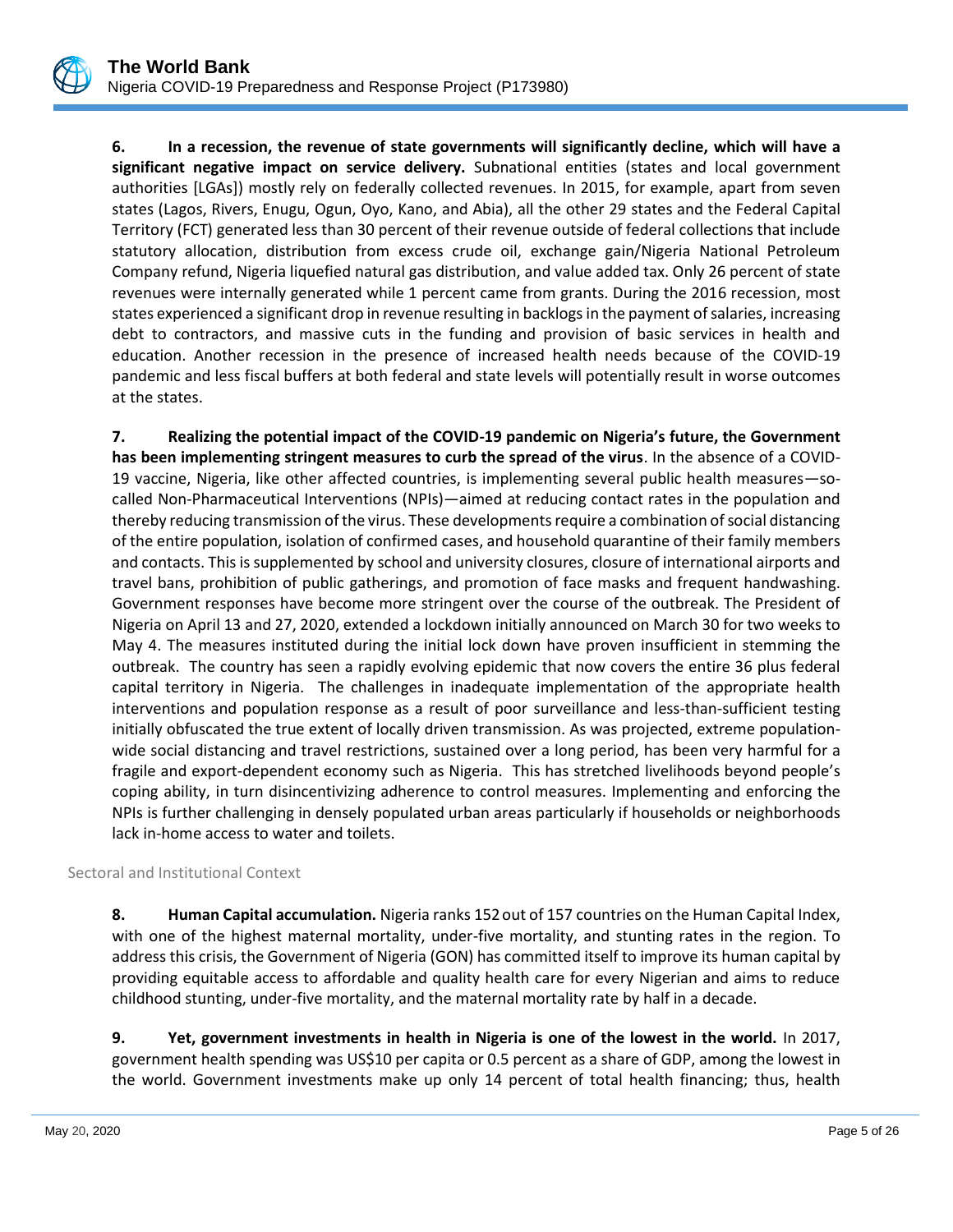

spending in Nigeria is dominated by out-of-pocket expenditures. Out-of-pocket expenditures account for 77 percent of the total health expenditures in Nigeria which is much higher than the regional average. The consequences of this low level of public spending is seen in the poor health outcomes and the low level of preparedness for pandemics such as COVID-19.

**10. Nigeria constantly faces threats of public health emergencies from infectious diseases that are endemic, in addition to being susceptible to infectious diseasesthat originate elsewhere.** Some of these diseases regularly cause massive outbreaks with significant morbidity and mortality. This includes diseases such as Lassa fever which has been a concurrent emergency with COVID-19, cholera, meningitis, and monkeypox. For example, while responding to COVID-19, Nigeria is also trying to contain the largest Lassa fever outbreak in the country. As of April 27, 2020, a total of 987 confirmed cases of Lassa fever have been reported in 27 states with 188 deaths (case fatality rate of 19 percent). Nigeria was also affected by Ebola virus disease (EVD) but managed to respond swiftly through active surveillance, contact tracing, and appropriate case management. The role of the polio surveillance network and private sector in facilitating Nigeria's response is often emphasized as critical in Nigeria's successful response to EVD. Given the high levels of epidemic risks and myriad infectious diseases prevalent in the country, it is important that Nigeria not only develops domestic capacity for emergency preparedness and response but also strengthens facility-based care management that arise from epidemics such as COVID-19. Given the challenges that already exist in the health system and the extremely low health expenditures, the COVID-19 pandemic can rapidly overwhelm Nigeria's entire health system.

**11. Status of COVID-19 outbreak in Nigeria: On February 27, 2020, the Federal Ministry of Health (FMoH) announced the confirmation of the first case of COVID-19 in Lagos State.** 3 Since then, Nigeria has confirmed 35,454 cases with 772 deaths as of July 17,2020 (See figure 2 for trends in confirmed cases). While Lagos and FCT are the epicenters of the pandemic in Nigeria, all the states of the Federation except Cross Rivers have confirmed COVID-19 cases—Lagos, FCT, Oyo, and Edo have reported 13 226, 2 879, 2 076 and 1 885 confirmed cases in total respectively (July 17, 2020)<sup>4</sup>. In the absence of vigorous response measures and rapid emergency financing, there is a high potential for the number of COVID-19 cases to rise significantly, overwhelming the health and public support systems, which may prove devastating to the country's human capital.

 $3$  In the same communication, the Honorable Minister of Health announced that the NCDC has immediately activated its National Emergency Operations Center (EOC). *Source:* https://covid19.ncdc.gov.ng <sup>4</sup> Source: <https://covid19.ncdc.gov.ng/>. Retrieved July 18, 2020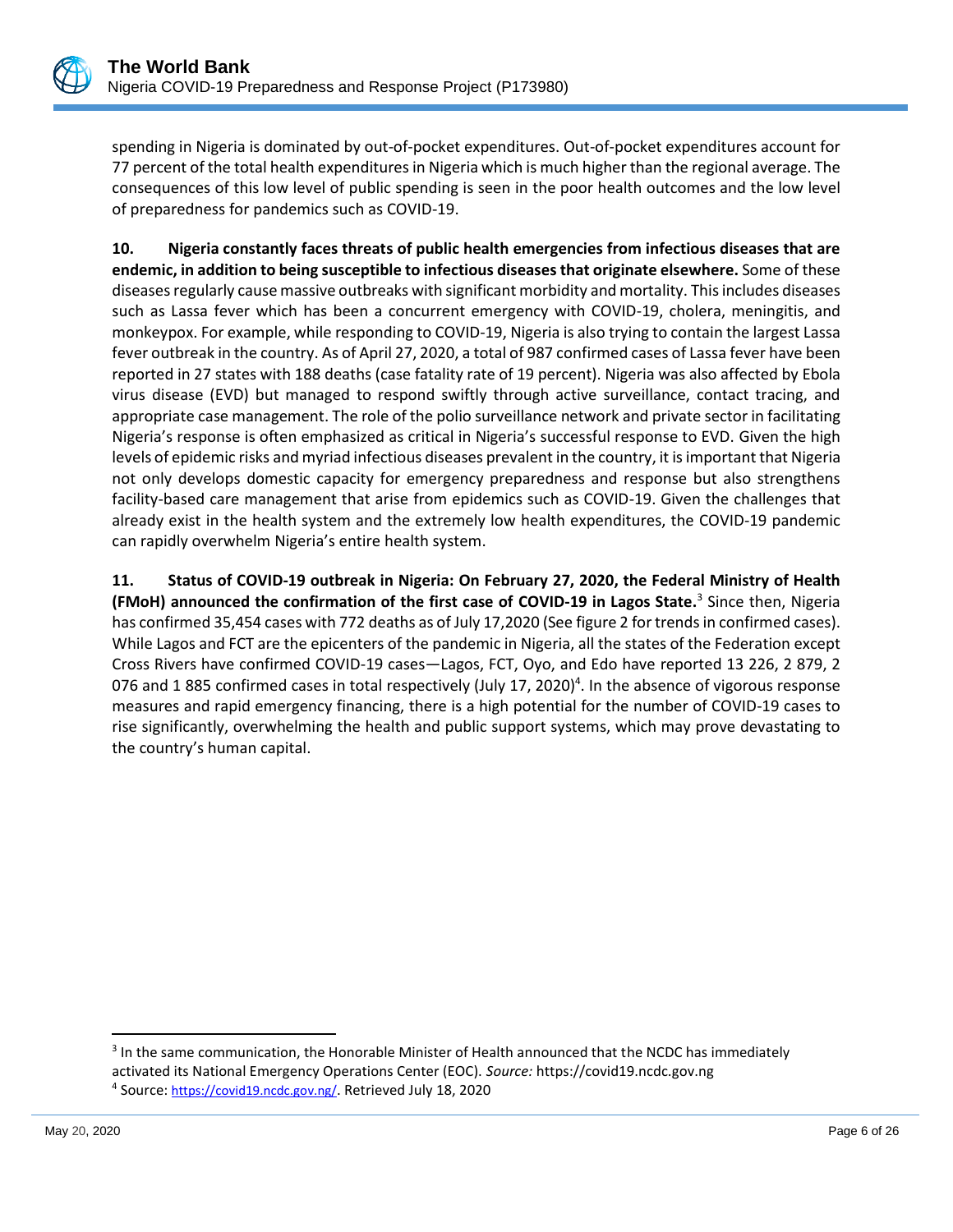

#### **Figure 2. Trends in Confirmed COVID-19 Cases (Cumulative), Nigeria**

**12. The GON has enacted two laws which address health care and public health and specifically facilitate the implementation of the International Health Regulations (IHR 2005).** Nigeria enacted the National Health Act of 2014 and the Nigeria Center for Disease Control (NCDC) Act of 2018 to provide key public health institutions the legal mandate needed to accomplish these national goals. The NCDC's mandate is to lead the preparedness, detection, and response to infectious disease outbreaks and public health emergencies in the country.

**13. The NCDC has been leading Nigeria's efforts to prepare, rapidly detect, and respond to disease outbreaks when they occur.** The NCDC has continued to strengthen the country's capacity for surveillance, laboratory diagnosis, preparedness, and response and works closely with states, other federal ministries, departments, and agencies (MDAs) and development partners to implement disease outbreak response. Milestones achieved by the NCDC in enhancing Nigeria's preparedness and response to COVID-19 include (a) creation of a multisectoral technical working group which metamorphoses into an incident management team once emergency declaration is made; (b) activation of an Emergency Operations Center (EOC); (c) development of an incident action plan (IAP); (d) prepositioning of response commodities; (e) development of guidelines (case management, infection prevention control, contact tracing, and so on); (f) deployment of a rapid response team (RRT) to states; (g) forecasting and stockpiling of response commodities; (h) deployment of electronic surveillance tools; (i) active case search and contact tracing; and (j) logistics and supply chain management in close collaboration with states and other federal agencies.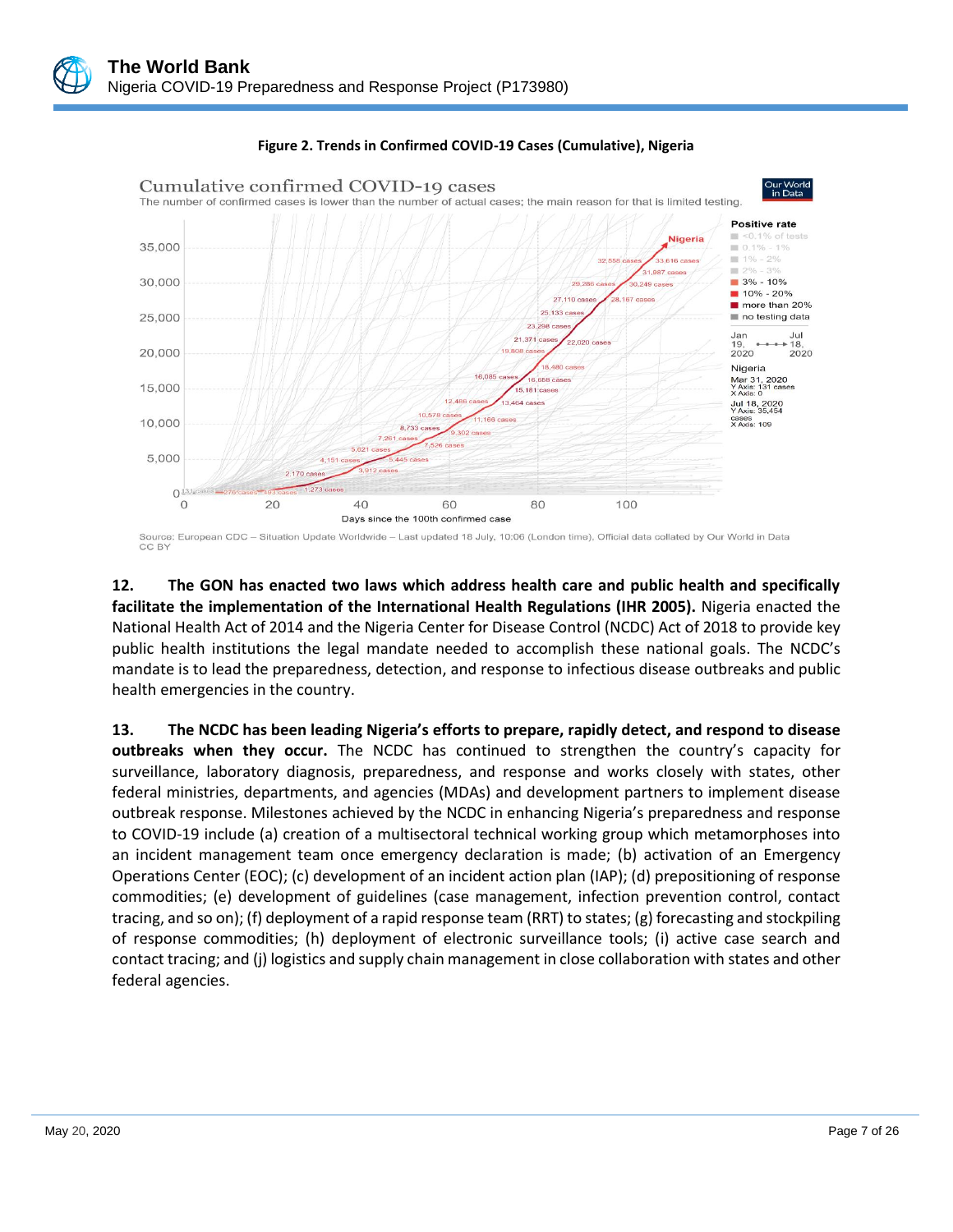**14. Despite the GON's commitment to strengthen pandemic preparedness and response, capacity**  is limited. A 2017 Joint External Evaluation (JEE) of Nigeria's IHR core capacities<sup>5</sup> identified several technical areas where capacity strengthening was required, including, among others, in preparedness, emergency response operations, risk communication, workforce development, reporting, and medical countermeasures and personnel deployment in times of emergency. The midterm JEE that was conducted in 2019 showed that the country made a modest seven-point improvement from the JEE score of 39 (not ready category) in 2017 to 46 (have work to do). There are significant gaps in the country's capacity to prevent, detect, and respond to pandemics such as COVID-19. Another assessment, the Global Health Security Index (GHSI),<sup>6</sup> ranked Nigeria 96 out of 195 countries (37.8 percent) scoring particularly low under its capacities to prevent and for its health system to respond to pandemics such as COVID-19.

**15. Given the above, the World Bank has been supporting Nigeria to strengthen its pandemic preparedness and response through the Second Regional Disease Surveillance Systems Enhancement Project (REDISSE II) since 2017.** REDISSE II, managed by the NCDC, is designed to strengthen disease preparedness and rapidly contain epidemics (that is, mounting of active surveillance, scaling laboratory capacity, deploying RRTs, contact tracing, procurement of response commodities and supplies, engaging surge staff, risk communication, IPC training, and so on). REDISSE II has served as financing for COVID-19 response and will continue to provide support for all federal-led activities. To date, US\$15.3 million from the uncommitted REDISSE II funds of US\$82.4 million has already been disbursed and an additional 18.7 million committed for COVID-19 response. REDISSE II project is providing each eligible state N100M as part of state support to respond to COVID-19 a total of \$10.5M equivalent. As at now, uncommitted resource following the many interventions through REDISSE stand at close to \$39.0M. This resource remains for supporting COVID-19 federal led response.

**16. Nigeria's pandemic preparedness and response capacity has also benefited from investments made through the World Bank-supported Polio Project**. With intensified support from the World Bank and other partners in the last five years, Nigeria was able to completely interrupt the transmission of wild poliovirus this year, with a record three years of no reported case of the wild poliovirus. Nigeria is now currently undergoing certification as being a polio-free country. Once completed, this will make Africa completely polio-free<sup>7</sup>. In addition to the successful lessons learned from polio eradication on coordination, community contact tracing, risk communication, and disease surveillance being institutionalized and implemented for pandemic response, the existing community-based polio workers have also been mobilized for COVID-19 response.<sup>8</sup>

**17. The Presidential Task Force (PTF) has led the development of a multisectoral pandemic response plan (COVID-19 National Plan).** The COVID-19 National Plan includes the NCDC's IAP focused on public health response. As of March 22, 2020, the PTF response plan was allocated a budget of NGN 89.3 billion (approximately US\$231 million). An estimated NGN 70.6 billion (approximately US\$183 million) is allocated to the health response, which is less than US\$1 per capita. The health allocation comprises NGN

<sup>5</sup> WHO (World Health Organization). 2018. *Joint External Evaluation of IHR Core Capacities of the Government of Nigeria*. Geneva: World Health Organization (WHO/WHE/CPI/REP/2017.46).

<sup>&</sup>lt;sup>6</sup> The GHSI is the first comprehensive assessment of global health security capabilities in 195 countries.

<sup>&</sup>lt;sup>7</sup> Note that ongoing surveillance and interventions however need to continue to address the vaccine-derived polio virus.

 $^8$  Source : https://www.afro.who.int/news/nigerias-polio-infrastructure-bolster-covid-19-response.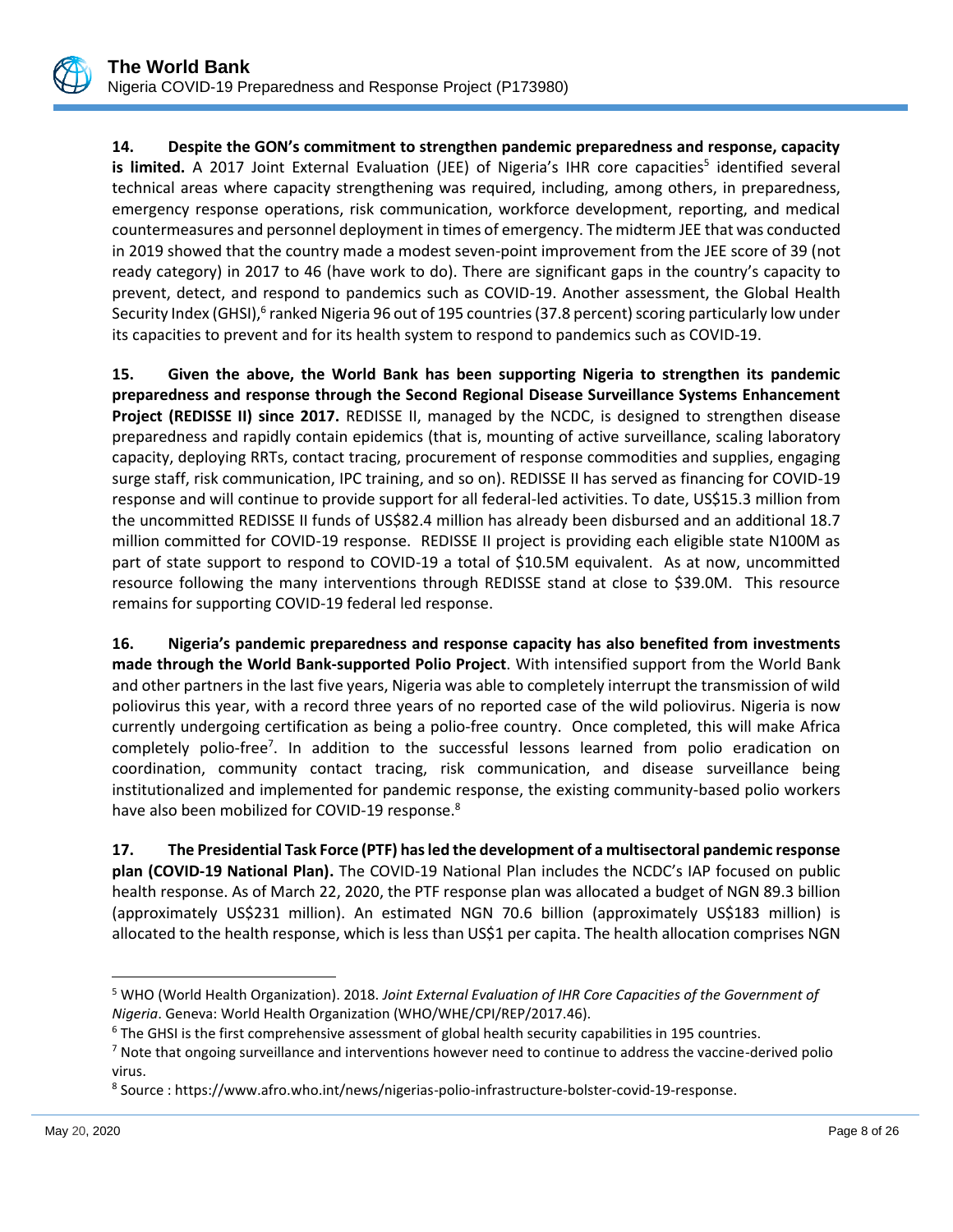21.6 billion (26 percent of the total pandemic response plan) for public health activities, including detection and surveillance (health operations) and NGN 48.9 billion (58 percent of the total pandemic response plan) for health system infrastructure and commodity needs for COVID-19 response and case management (health infrastructure). Figure 3 illustrates the subcomponents of health operations and infrastructure. Approximately NGN 14.4 billion (approximately US\$37.3 million) (29 percent of health infrastructure allocation) has been made available from the federal budget. The private sector too has committed more than NGN 26 billion (approximately US\$72 million) to the multisectoral pandemic response.

**18. The COVID-19 National Plan includes key pillars and activities from the WHO's Strategic Guidance for COVID-19.** These include Epidemiology and surveillance; Laboratory services; Point of entry (POE); Infection prevention and control; Case management; Risk communication and community engagement; Security, logistics, and mass care; Coordination and resource mobilization, and Research. Furthermore, the plan is mostly in alignment with the WHO's operational recommendations for case management<sup>9</sup> in countries with community transmission, which emphasizes efforts for screening, triaging, and isolation of patients; testing and contact tracing as per need and capacity; developing a patient referral system; and building surge capacities in the health system with new/temporary structures for care delivery, including rapid extension of designated hospitals.



## **Figure 1. Breakdown of Health Operations and Health infrastructure Components in Nigeria's COVID-19 National Plan**

Source: National COVID-19 Workplan

**19. Despite close alignment with WHO guidance, Nigeria's COVID-19 National Plan has a few gaps.** The plan does not explicitly include NPI implementation measures such as closures or physical distancing implementation or shielding and its impact on education or social protection. Although the plan includes provisions for states, it does not consider the gaps among states in terms of capacity, resource constraints, and needs to support operationalization of COVID-19 response. Further, the initial estimates of critical

<sup>9</sup> WHO. 2020. *WHO Operational Considerations for Case Management of COVID-19 in Health Facility and Community.*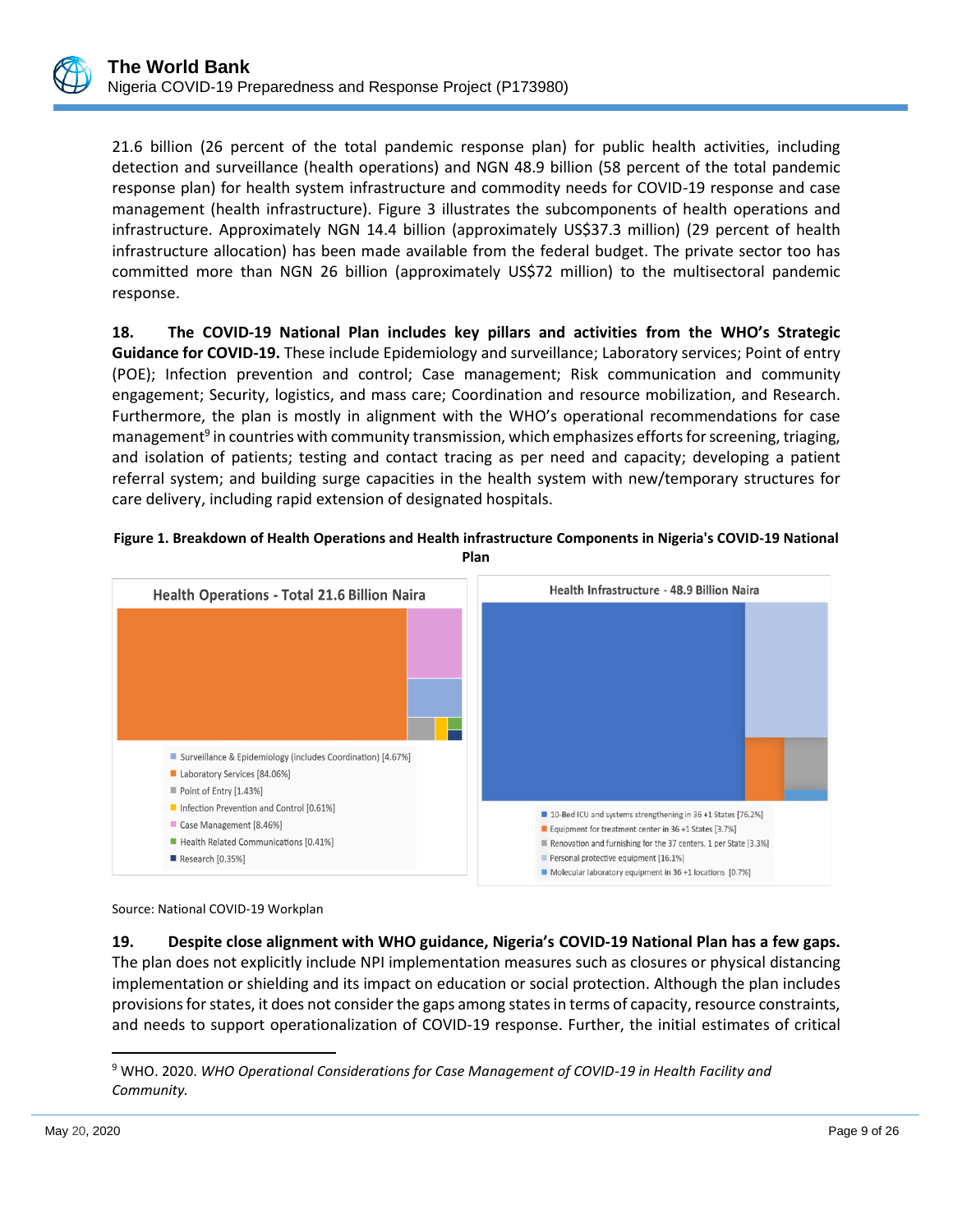commodities such as personal protective equipment (PPE) and testing kits underestimate potential needs to mitigate community-wide spread of COVID-19. The plan also needs to include measures to ensure continuity of essential health services, address gender-based violence (GBV) risks and ensure water, sanitation, and hygiene (WASH) interventions. The Government will continuously revise (a) estimates for tests, PPEs, and other commodities and (b) the State IAPs to address the gaps above in collaboration with technical partners. The Government has through the PTF produced a revised plan as of May 18, 2020. The plan has maintained the budget with a revision in the range of activities. In line with the with new emergent needs and the evolving nature of the pandemic.

**20. Nigeria faces significant challenges in responding to the COVID-19 pandemic.** Nigeria's size, population, socioeconomic, and federal administrative structure all pose unique challenges to the Government's public health response. Key health response challenges include the following:

- Inadequate surveillance capacity. Nigeria has improved its capacity to conduct ongoing eventbased surveillance and analysis for infectious disease and collect ongoing or real-time laboratory data which supports its ability to carry out contact tracing.
- Inadequate service readiness. Nigeria's capacity to provide care for severe acute respiratory cases akin to COVID-19 complications is limited.
- Limited testing capacity and suboptimal laboratory performance. Nigeria has relied on the use of reverse transcription-polymerase chain reaction (RT-PCR) for testing of SARS-CoV-2. 19.
- Limited access to health facilities, including infectious diseases treatment facilities. There is a critical need to strengthen patient referral system across Nigeria. Apart from Lagos State, no other state in Nigeria has an infectious disease treatment facility.
- Strengthening health systems and maintaining essential health and nutrition services. It is critical to mitigate potential excess deaths that can be caused by supply- or demand-side disruptions in service delivery or care-seeking during the pandemic and build a resilient health system.
- Limited access to WASH. Nigeria's WASH sector is unprepared to meet the needs of this emergency, as services are scarce throughout the country. In 2018, a total of 47 million Nigerians were living without access to improved drinking water, 78 million without access to improved sanitation facilities, and 150 million without access to basic handwashing facilities.<sup>10</sup>

<sup>&</sup>lt;sup>10</sup> Calculated using 2018 population and access percentages from 2018 WASH National Outcome Routine Mapping (NORM) Survey. Improved drinking water sources are those that have the potential to deliver safe water by nature of their design and construction, and include piped water, boreholes or tube wells, protected dug wells, protected springs, rainwater, and packaged or delivered water. Improved sanitation facilities are those designed to hygienically separate excreta from human contact and include flush/pour flush to piped sewer system, septic tanks, or pit latrines or to ventilated improved pit latrines, composting toilets or pit latrines with slabs. Basic handwashing facilities are those located on premises with soap and water.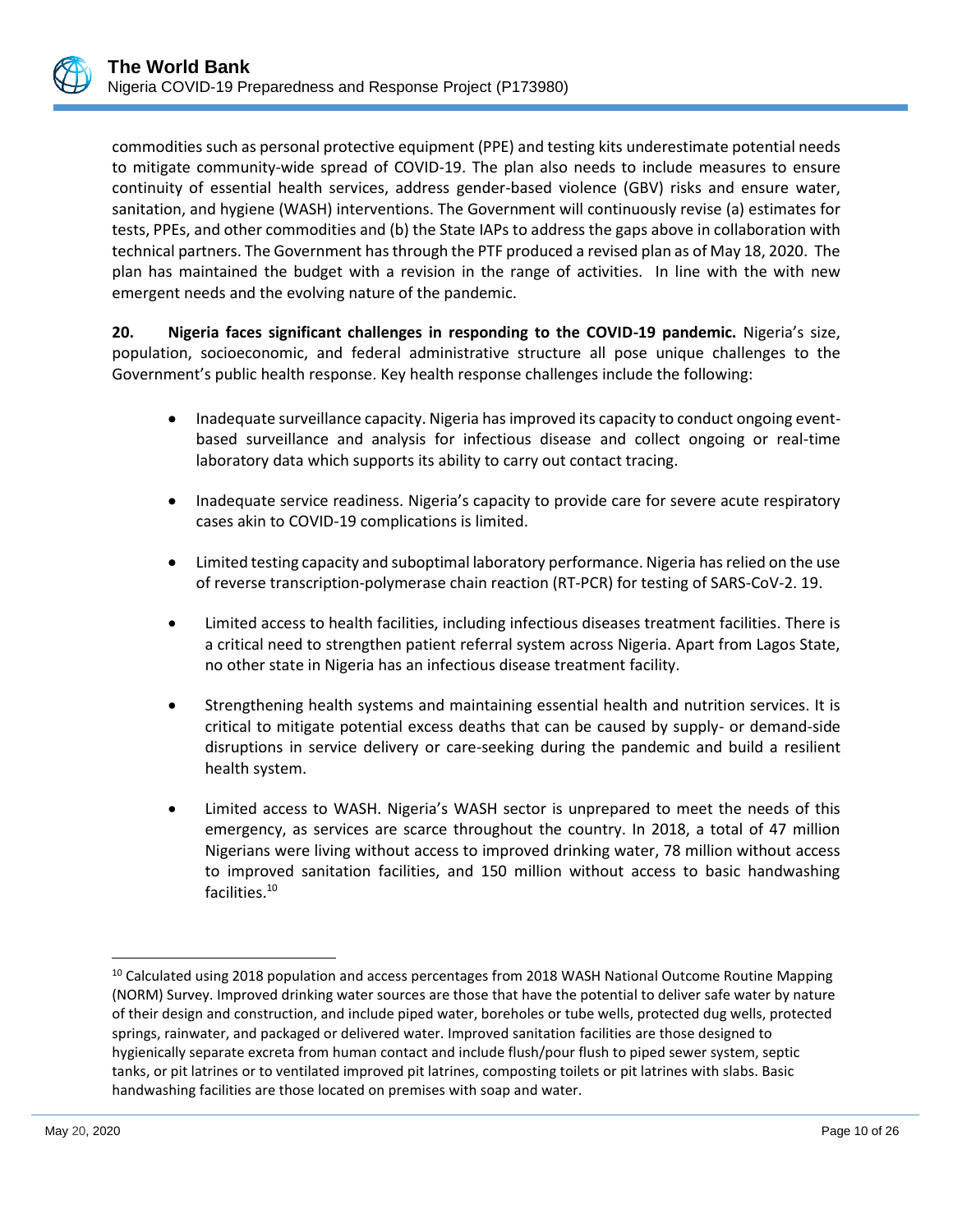

• Limited community mobilization and population awareness of COVID-19 risks and healthpromoting behavior. Effective population-level risk communication and ensuing behavior change is critical to mitigate misinformation and fear-based aversion as well as to promote awareness and healthy behavior.

**21. Inadequate resourcing of COVID-19 response plans at state level, and the need to ensure preparation, containment, and response measures are in place in all states.** While the NCDC provides leadership and coordination for the public health response generally, the State Ministry of Health (SMoH) and other relevant state agencies of government are responsible for actual response. **There is substantial DP and private sector support to the Government's COVID-19 National Plan, with improvements being made in coordinating this support:** Africa Center for Disease Control (CDC), through the Africa Coronavirus Taskforce, is providing technical support particularly through trainings in IPC, laboratory testing, risk communications, and case management in the country, and has launched a regional private sector engagement initiative to improve testing and contact tracing. The Jack Ma Foundation, the private sector-led coalition against COVID-19 and the United Nations (UN) have provided in-kind support of ventilators, PPEs, and tests. The United States Agency for International Development (USAID)/United States Center for Disease Control, and United Kingdom Department for International Development are providing both technical assistance and resources at federal and state level, and the European Union has pledged financial support for the response. The WHO is also providing a strong technical support to the NCDC as well as guidance to the EOC. The United Nations Children's Fund (UNICEF), World Food Programme, and United Nations Population Fund have pledged to support the UN-led procurement process. The Bill and Melinda Gates Foundation is providing technical support in coordination at the federal level, and the Global Alliance for Vaccines Initiative is providing financial resources to support primary health care and community-level response to COVID-19. Additionally, all the above agencies continue to support their programs in the health sector to ensure continuity of care, especially in reproductive, maternal, newborn, child, adolescent, health, and nutrition and disease control programs. The Development Partners' Group (DPG) that meets every week is the key platform for DPG coordination, with now formal and scheduled partnership coordination groups and meetings between DPGs and the Government led by the NCDC and the PTF serving as key platforms of the Government coordinating partner support.

## **Bank's response to Nigeria's emergency**

**22. The World Bank has been proactive in Nigeria's response to COVID-19 and has already mobilized resources through REDISSE II.** REDISSE II as described earlier has been designed to provide emergency preparedness and response and respond to such national emergencies. The project has also been providing support for the Lassa fever outbreak response. REDISSE can further strengthen testing and treatment facilities, support states through technical assistance, and build capacity of the RRTs deployed to states. However, the COVID-19 pandemic has highlighted the need for increased state engagement and the need to further strengthen state capacity to respond to such emergencies.

**23. The proposed project will complement REDISSE II**. The undisbursed funds from REDISSE II will continue to support the federal component of the COVID-19 National Plan and will provide initial financing to states to ensure that states are able to meet the immediate need for adequate state response, pending when the proposed project becomes effective. Complementary to REDISSE II, the proposed project will finance the state-level systems strengthening and response for COVID-19 with expenditures largely in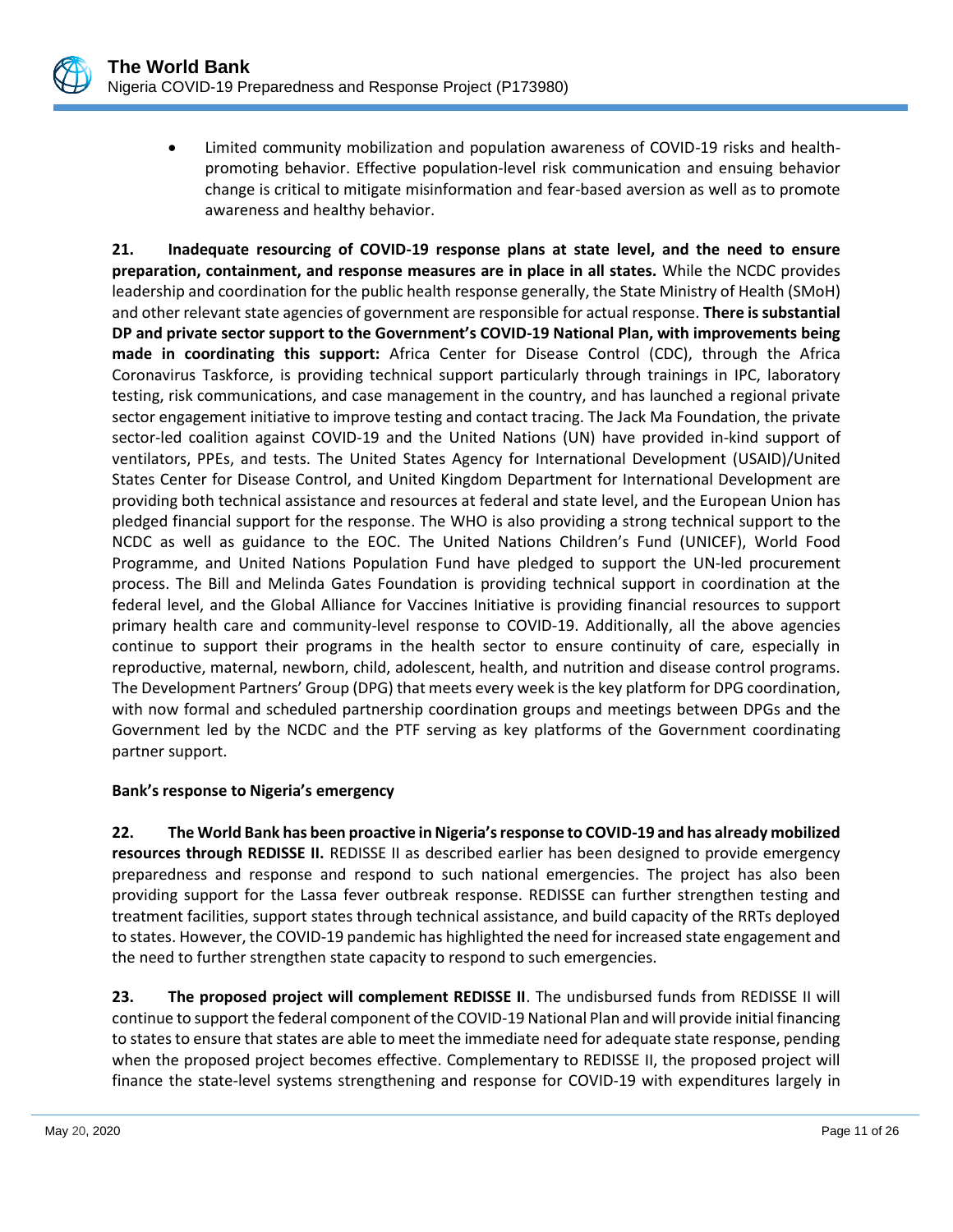support of the State IAP activities that are not fully covered by the COVID-19 National Plan and will finance critical federal-level gaps in large procurements and activities. The NCDC, which is also the Project Coordinating Unit (PCU) for REDISSE II, will be further strengthened to manage the Nigeria CoPREP. See table 2 for a breakdown of World Bank financing for immediate COVID-19 response inclusive of this project. The recently approved IMPACT Project (US\$650 million) also has a Contingent Emergency Response Component (CERC) that can be triggered to bolster the COVID-19 response support.

**24. The Nigeria CoPREP's objectives and design are in line with the request from the Federal Ministry of Finance Budget and National Planning (FMoFBNP).** The budget for the project is intended to be used within 24 months to support prioritized interventions to enhance preparedness and response activities for COVID-19 and contribute to state system strengthening, as requested by the Government. It is important to note that despite the resource mobilized through the proposed project, critical gaps will remain as the pandemic evolves. The World Bank will continue to engage and coordinate with partners both at the country and global levels to identify opportunities to fill these gaps. Finally, immediate financing has been made available by the Federal Government, private sector, and DPs, to states that are currently the epicenters of the pandemic. The project will support in ensuring essential preparation, containment, and response measures are in place in all states of the country as necessitated by the dynamic nature of the pandemic.

|                                               | <b>REDISSE II</b>   | <b>Nigeria CoPREP</b> |            |              |
|-----------------------------------------------|---------------------|-----------------------|------------|--------------|
|                                               | (Uncommitted Funds) | <b>MPA FCTF</b>       | <b>PEF</b> | <b>Total</b> |
| Direct state support                          | 10.50               | 90.00                 |            | 100.50       |
| Implementation of federal-level<br>activities | 71.93               | 10.00                 | 14.28      | 96.21        |
| <b>Total</b>                                  | 82.43               | 100.00                | 14.28      | 196.71       |

**Table 1. Breakdown of World Bank Financing for Immediate COVID-19 Response (US\$, millions)**

**25. This project benefits from lessons learned from REDISSE II implementation and experience in addressing previous epidemics (including polio, EVD in 2014, and recent outbreaks of Lassa fever and monkeypox).** The Nigeria CoPREP is also informed by an analytical study on lessons learned from financing emergency response in West and Central Africa.<sup>11</sup> These include the following*:*

- Lack of multisectoral coordination and lack of transparency undermines the country's response efforts and results in the duplication of resources.<sup>12</sup>
- Need to fill the financing gaps and weak capacity for response at the state levels.
- Strong disease detection and surveillance systems are the first line of defense for epidemic response and the presence of a disease surveillance and response systems strengthening project such as REDISSE II helped in slowing the pandemic in Nigeria.

<sup>11</sup> World Bank. 2019. *Lessons Learned in Financing Emergency Response to Epidemics in West and Central Africa*.  $12$  Ad hoc funding contributions and the lack of reporting from donors during the EVD West Africa made it difficult for national governments to determine the level and type of support that they could expect from external stakeholders, leading to the duplication of resources.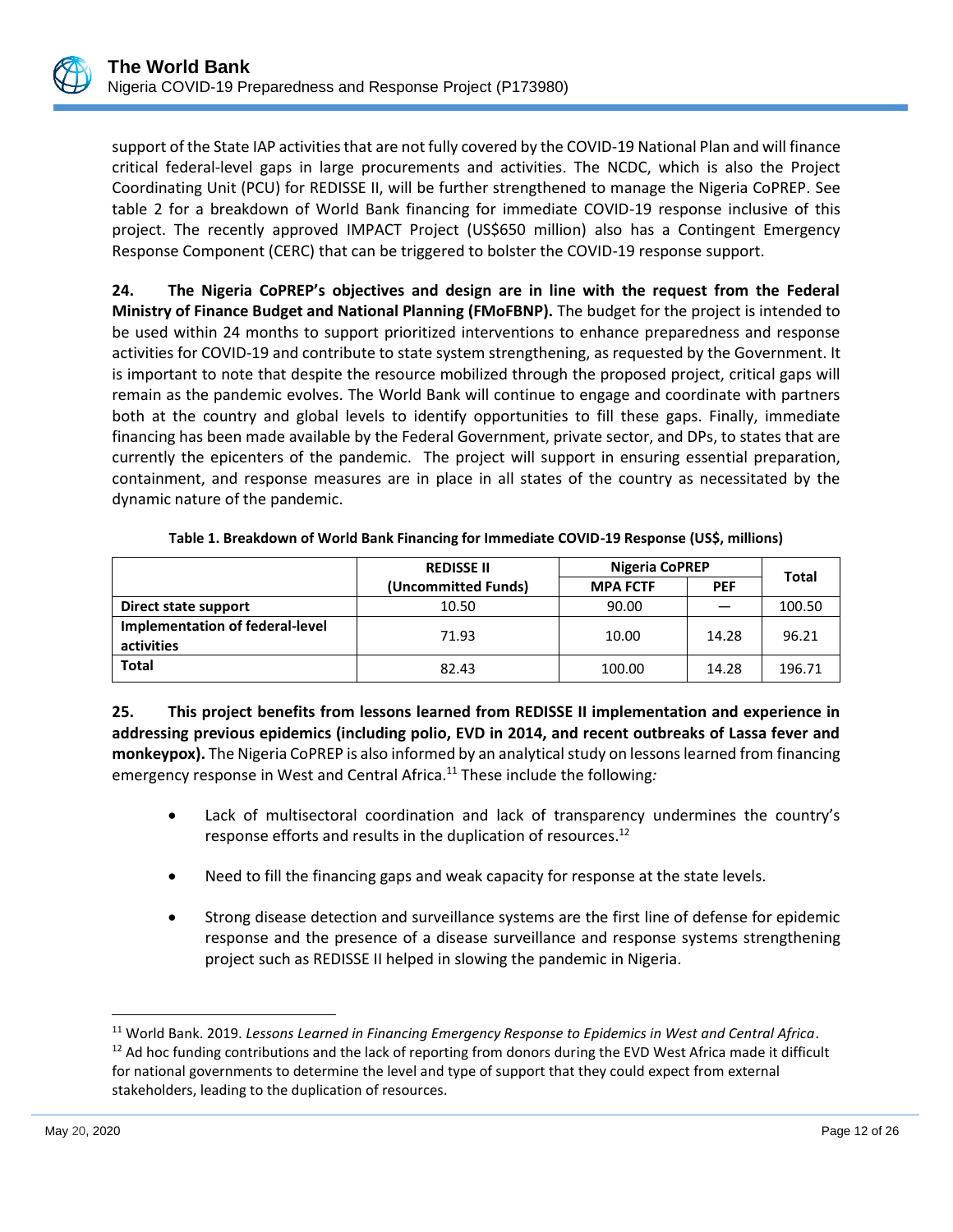

- Leveraging the private sector can both increase domestic resource mobilization and enhance the agility of emergency financing
- Leveraging infrastructure and capacities from previous epidemics.
- Lessons from REDISSE II's CERC activation emphasize that prepositioned contracts with institutions or vendors likely to be called upon in an emergency can facilitate response.
- Need to prevent disruptions in essential services. .

**26. In addition, this project benefits from early global lessons in COVID-19 response and management<sup>13</sup> .** Some key lessons include the following:

- Need for an adaptive response.
- Ability of Sub-Saharan African nations to manage community transmission hinges on strong detection, surveillance, and response system.
- Need to protect health care workers.
- Need for compassionate and sustainable social distancing strategies ('lockdowns') with smart, gradual lockdown release strategies.
- Need to protect the elderly and those with comorbidities/underlying conditions, especially respiratory conditions and focus particularly on those living together in elderly care facilities.
- Need to integrate the COVID-19 response and preparedness into the wider health system strengthening efforts particularly at the state level.
- Need to improve medical care and prepare for surge response.
- Need to safeguard livelihoods.
- Need to ensure strong risk communication, community mobilization, and dynamic rumor management. 40. WASH efforts are essential and should be carefully coordinated.

#### **C. Proposed Development Objective(s)**

Development Objective(s) (From PAD)

## **27. The Project Development Objective (PDO) is to prevent, detect, and respond to the threat posed by COVID-19 in all States in Nigeria**.

 $13$  These include lessons from other countries in COVID-19 response as well as some early lessons from Nigeria as captured through literature and white paper.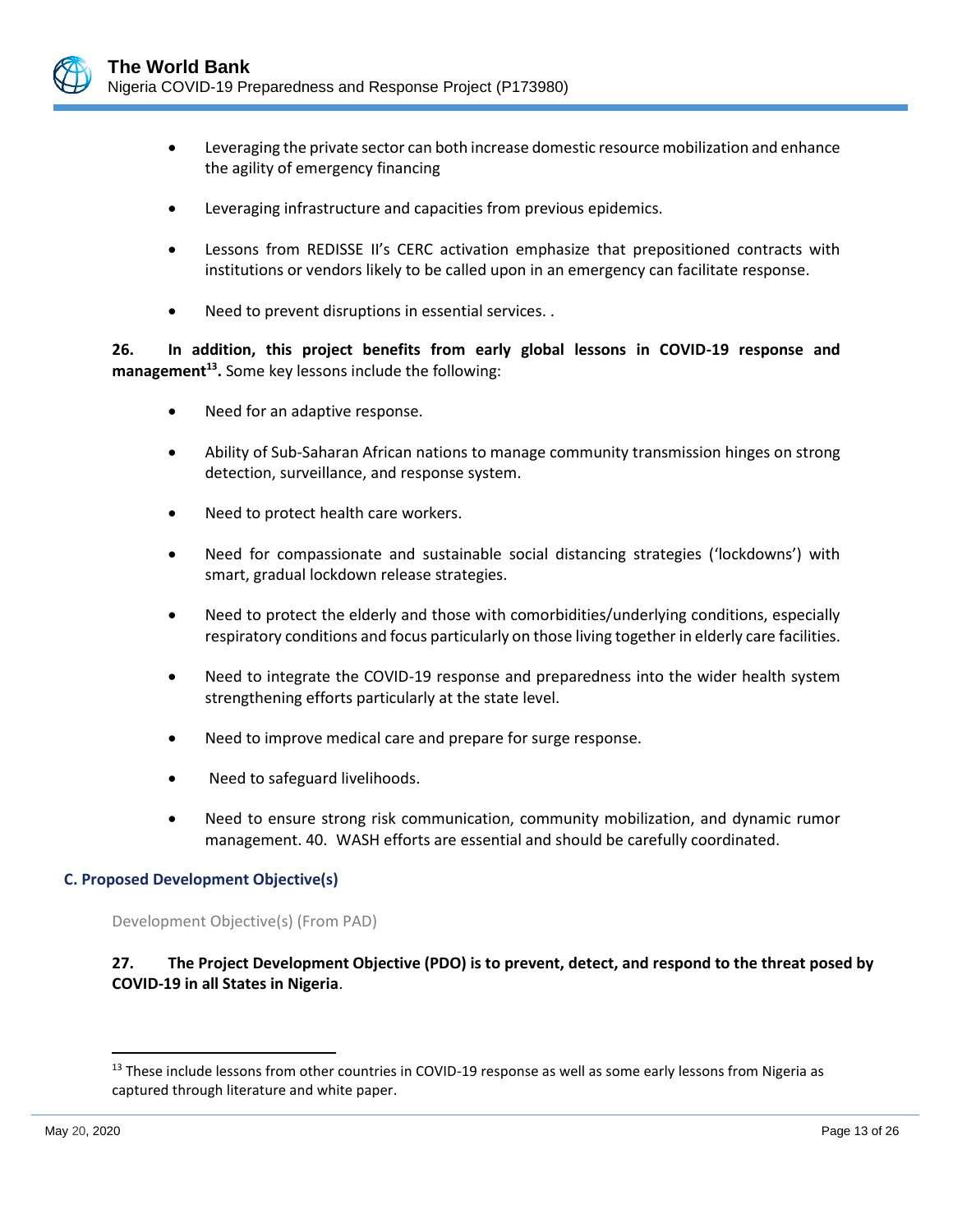

Key Results

- Number of states that have an established EOC and activated IMS for COVID-19
- Number of states with at least three Isolation/ treatment/community support centers with holding area for the management of COVID-19 patients
- Number of states with at least one state-owned laboratory with capacity to perform diagnosis of COVID-19 according to national guidelines
- Percentage of contacts of confirmed cases reached and followed up
- Number of diagnosed cases treated at the designated isolation or treatment centers per national protocols

## **D. Project Description**

**28. The scope and the components of the proposed project are fully aligned with the WBG's**  *approved World - COVID-19 Strategic Preparedness and Response Project (P173789)***<sup>14</sup>** *.* This project has triggered paragraph 12 of the Investment Project Financing (IPF) Policy. Activities have been carefully selected in discussion with the Government of Nigeria as well as development partners, drawing on the list of eligible activities outlined in Annex 2 of the Board Paper and the additional World Bank Executive Board responses to COVID-19<sup>15</sup>, COVID-19 National Plan<sup>16</sup>, and NCDC Incident Action Plan<sup>17</sup> (included in the National Plan), and the WHO guidelines in Strategic Response Plan. The project design also considers good practices from other projects in the region responding to the COVID-19 pandemic.

## **Project Components**

**29. The proposed project will be a stand-alone operation for Nigeria to address immediate critical country needs for preparedness and response for COVID-19**. The project will comprise the following components.

## **Component 1: Emergency COVID-19 Response (US\$104.28 million equivalent)**

**30. This component would provide immediate support to break the chain of COVID-19 local transmission and limit the spread of COVID-19 in Nigeria through containment and mitigation strategies.** It will support COVID-19 emergency operations nationally, with a focus on states. It will support enhancement of institutional and operational capacity for disease detection capacities through provision of technical expertise, and supporting coordination, detection, and case management efforts of Nigeria's

<https://hubs.worldbank.org/docs/imagebank/Pages/docProfile.aspx?nodeid=31924988>

<sup>14</sup> World Bank. 2020. World - COVID-19 Strategic Preparedness and Response Project. Washington, D.C.: World Bank Group.

<sup>15</sup> Proposal for A World Bank Covid-19 Response Under the Fast Track COVID-19 Facility March 11, 2020; WBG Additional Response to the COVID-19 Crisis: Addressing the Economic and Social Implications

<sup>16</sup> Dated March 22, 2020

<sup>17</sup> Dated March 27, 2020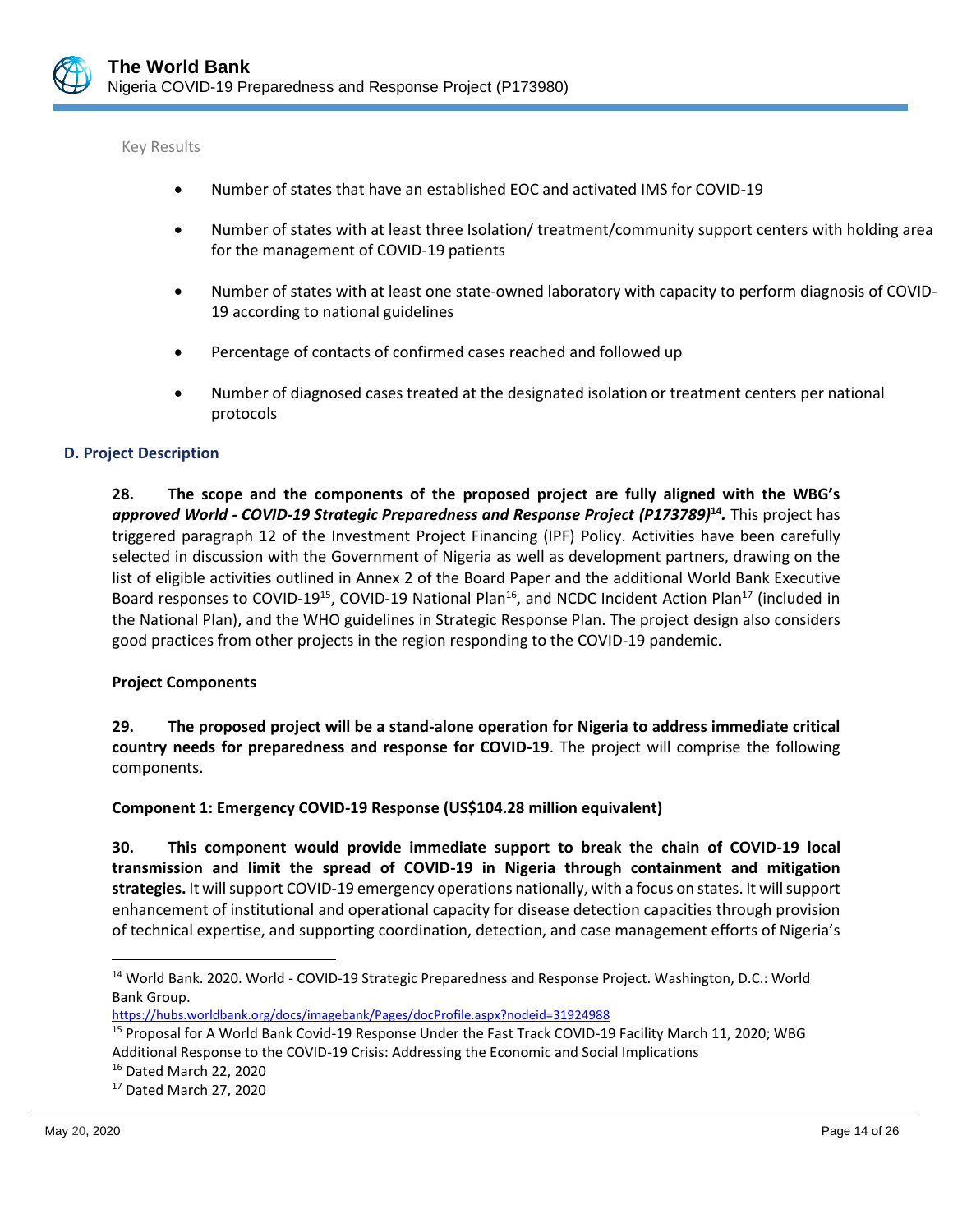COVID-19 response, consistent with the WHO guidelines in the Strategic Response Plan. It will enable Nigeria to mobilize surge response capacity through trained and well-equipped frontline health workers. As requested by the Government, the proposed project will have a strong focus on state-level response to COVID-19 pandemic. This will entail financing of the implementation of the action plans. This financing will complement both domestic and DP financing. The Nigeria CoPREP will also have a strong complement of surge federal support needed for coordination and management. In addition, the federal-level subcomponent will finance the large budget procurements that will go to states, to leverage on economies of scale and take advantage of the different procurement opportunities being provided through UN agencies, the Bank-facilitated procurement (BFP) and through use of emergency procurement procedures. The states may undertake low level procurements in line with unique state needs.

## *Subcomponent 1.1: Federal Support and Procurement for COVID-19 Emergency Preparedness and Response (US\$14.28 million)*

**31. This subcomponent will provide immediate support to Nigeria at the federal level for the COVID-19 preparedness and response.** This subcomponent will finance federal procurements of COVID-19-related commodities including medical equipment, laboratory tests, and medicines for COVID-19 emergency response to be distributed to the states based on the need to ensure there is no wastage, keeping in mind the emergent global supply chain challenges.<sup>18</sup> Additionally, this subcomponent will complement REDISSE II's strengthening of disease surveillance and response systems, and short-term emergency support to national IAP to fill surge financing gaps for POE surveillance, case detection, confirmation, contact tracing, recording, and case management, including handwashing and sanitation activities.

## *Subcomponent 1.2: Direct Support to States for COVID-19 Emergency Preparedness and Response (US\$90.00 million)*

**32. This subcomponent will support establishment, activation, and operationalization of EOCs in states and provide financing support to all states and the FCT through the NCDC for the implementation of State COVID-19 IAPs.** The developed State IAPs will be reviewed and approved by the Nigeria CoPREP National Technical Committee for technical quality and to ensure there are no duplication of efforts. Once the response plans are deemed acceptable by the National Technical Committee, a standard Subsidiary Agreement<sup>19</sup> will be signed between the NCDC and the state<sup>20</sup> to allow for financing required to implement the approved plan to flow through the NCDC to the SMoH. This subcomponent, through the approved IAPs, will finance implementation of state activities within the plan, including, among others, (a) the development and dissemination of plans and standard operating procedures for case management, IPC, and so on; (b) establishment and operationalization of state EOCs as needed; (c) epidemiological investigations and contact tracing; (d) strengthening of risk assessment; (e) strengthening of public health emergency management and community and event-based surveillance; (f) provision of on-time data and information for guiding decision-making and response and mitigation activities; (g)

<sup>&</sup>lt;sup>18</sup> Central-level procurement of commodities maximizes economies of scale and increases the likelihood of getting supplies with huge bulk procurements given the unreliable global supply chain overwhelmed by numerous countries competing for the same goods.

 $19$  Please note that the Subsidiary Agreement could take the form of a Memorandum of Understanding.

<sup>20</sup> Detail of funds flow in annex 2.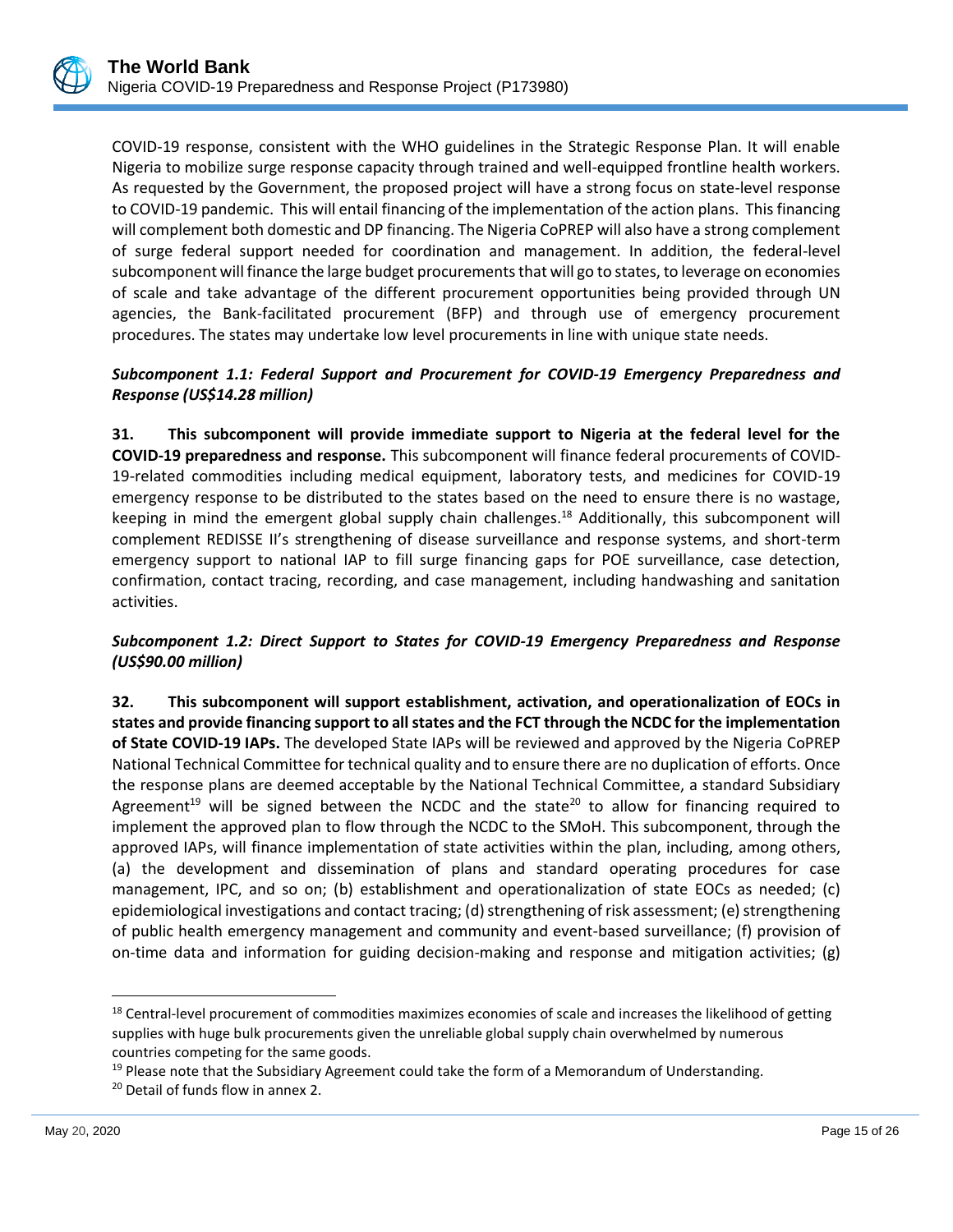provision of additional support to laboratories for early detection and confirmation; (h) identification of training needs; (i) equipping, furnishing, and renovation of isolation and treatment centers including community support centers; and (j) improvement in patient transfer systems through financing of ambulances and training as needed. The component may also finance laboratory consumables less test kits and equipment that will be procured at the federal level. The capacity building of state epidemiology units will also be supported herewith. Finally, this subcomponent will also finance emergency WASH measures, community mobilization, risk communication, and advocacy measures, including social distancing measures as highlighted in detail in the following paragraphs.

## *Emergency Water Supply, Sanitation, and Hygiene (WASH)*

**33. Given the critical role that hand hygiene, particularly handwashing with soap plays as a core preventive measure to halt transmission of COVID-19, the project will support emergency measures to ensure the provision of safe water and hygiene services within affected communities, with a particular emphasis on poor and vulnerable populations.** Further, this subcomponent will focus on meeting the immediate COVID-19 WASH response needs. Systemic WASH development need will be covered by a major WASH project in the pipeline. The project will work in synergy with the Water Global Practice to finance safe water and basic sanitation in health facilities to ensure safe water supply and sanitation and hygiene services in health care facilities and temporary isolation centers. The project will finance rapid assessments which will be conducted by local officials as these facilities are identified or established to document existing service gaps and promptly escalate any WASH needs such that they can be addressed through the project. It will finance activities such as (a) emergency support to water supply and sanitation utilities to ensure continuity of water supplies, (b) emergency provision of safe water and hygiene materials to poor and vulnerable populations, and (c) the pursuit of strategies and partnerships with the private sector to incentivize increased production and provision of hygiene materials. This will also ensure that private service providers can continue to do their jobs freely during lockdowns, as it is an essential service. Pandemic Emergency Response Plans will also be developed for water and sanitation utilities at the federal and state levels to ensure continuity of services. The project will also support civic authorities in strengthening the availability of WASH stations in busy business areas and areas of public need such as stations, schools, libraries, and markets. This activity will be implemented both at the federal and state levels.

## *Community Mobilization, Risk Communication, and Advocacy*

**34. This project will finance comprehensive behavior change and risk communication for COVID-19 in collaboration with private, public, and civil society actors. At the federal level, the subcomponent will finance activities such as** (a) a study to understand peoples knowledge, attitudes, and practices about the virus and its prevention; (b) development and testing of a risk communication strategy and training materials; (c) production and dissemination of messages and materials at the community level based on informed engagement and locally appropriate solutions and preventive measures such as 'dos' and 'don'ts' for the general public; (d) development and optimization of information website as the main platform to disseminate COVID-19 related information; and (e) development and implementation of a strategy to prevent GBV during epidemics and information dissemination on GBV at community level and in multiple ways to reach those who are most vulnerable or without access to technology. The component will also support provision of psychosocial and mental health services to those affected directly or indirectly by COVID-19. This component will also support (a) increasing access to these facilities for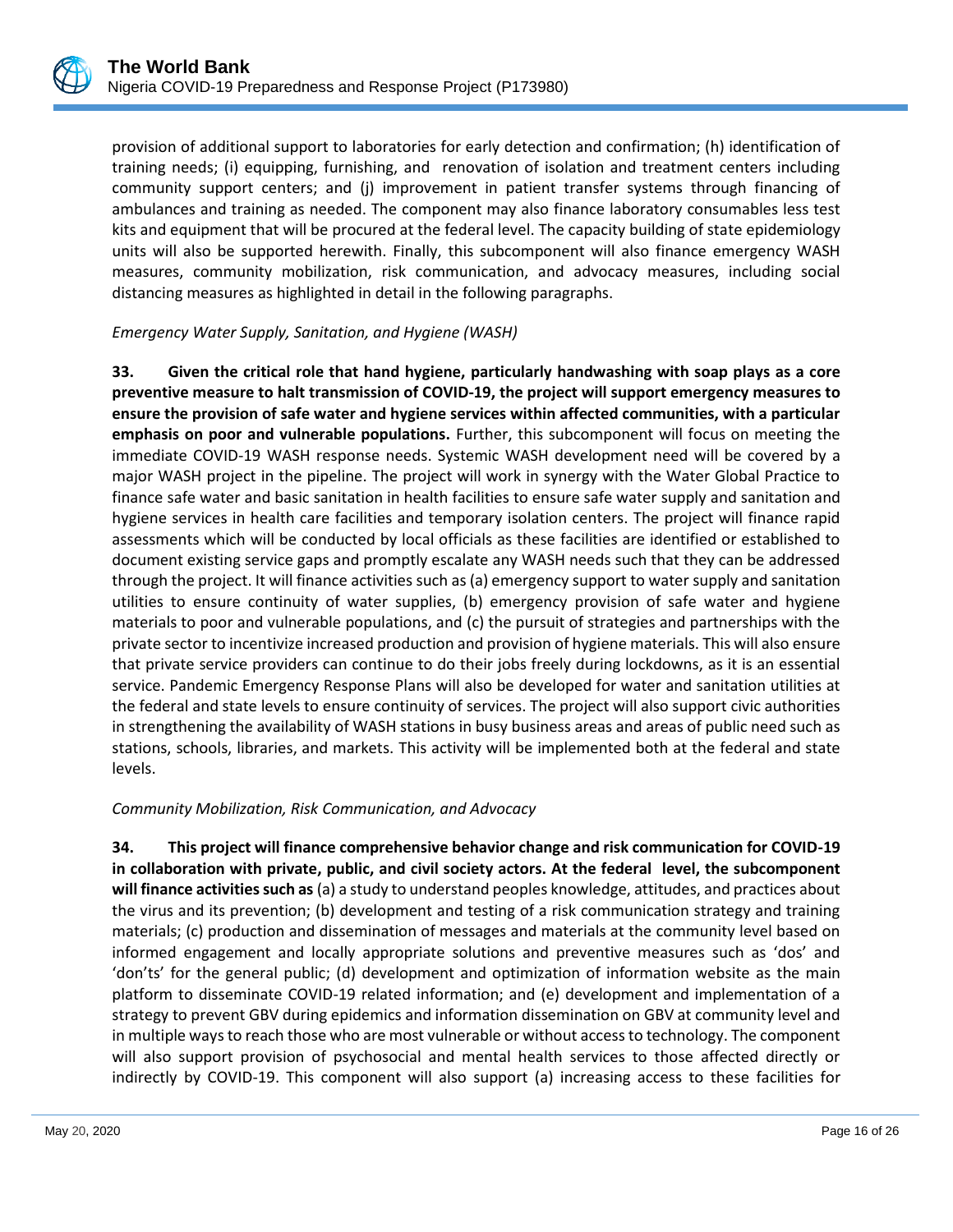

women, (b) provision of appropriate support to those impacted by sexual exploitation and abuse (SEA) by establishing hotlines and mechanisms to report cases to relevant authorities, and (c) including engagement of women's civil society organizations to promote female participation in decision-making in preparedness and response. At the state level, the states will be able to adopt and adapt those intervention that will fit their peculiar environment to ensure that their interventions are evidence based.

## *Social Distancing*

**35. An effective preventive strategy to minimize the spread of COVID-19 is 'social distancing**'. **Lockdowns, curfews, closing of businesses and schools,** and so on, constitute social distancing measures. A data-driven escalation and de-escalation rationale complimented with a well-designed communication strategy can reduce community transmission. The project will finance development of national guidelines on social distancing and protocols to operationalize the same in coordination with relevant MDAs. Specific measures will be elaborated targeting the most vulnerable including the elderly, those with depressed immune systems, and large numbers of internally displaced persons concentrated in an area where the implementation of social distancing and personal hygiene measure present specific challenges (for example, provision of safe water and basic sanitation including food support).

## **Component 2: Project Management, Coordination, Monitoring and Evaluation (US\$10.00 million equivalent)**

**36. This component will support coordination, monitoring, operational support and logistics, and project management.** This will include operational support to the national EOC; support to the COVID-19 Incident Management System (IMS) Coordination Structure; operational reviews, routine monitoring, and rapid surveys to assess implementation progress and inform adjustments to operational plans; and project management.

## *Subcomponent 2.1: Coordination and Project Management (US\$5.00 million)*

**37. The component will support coordination of public structures for concerted COVID-19 response.**  The coordination will involve DPs and relevant federal- and state-level institutions in planning, implementation, and monitoring of the response. The component will also support fiduciary due diligence in terms of procurement and financial management (FM) (streamlined fund flow, reporting, and audits). Additional staff deployment, recruitment of consultants to support administration, procurement, and FM will also be financed by this component. This subcomponent will be responsible for financing the project's operational cost.

## *Subcomponent 2.2: Monitoring and Evaluation Including the Learning Agenda (US\$5.00 million)*

**38. This subcomponent will finance monitoring and evaluation (M&E) of emergency preparedness and response and contribute to the MPA Learning Agenda.** Particularly, it will finance development of an M&E strategy and action plan, and participatory monitoring of clinical and public health research to inform replication/intensification of successful strategies/actions. Baseline assessments, benchmarking, and multicounty analysis will inform tactical adaptions of the IAPs in states. A COVID-specific research agenda will be deployed through the research consortium led by the NCDC. Simulation exercises and after-action reviews will contribute in the monitoring efforts. The post-epidemic learning phase will focus on (a) strategic relevance of the near-term support for disease outbreak detection and response, with clarity of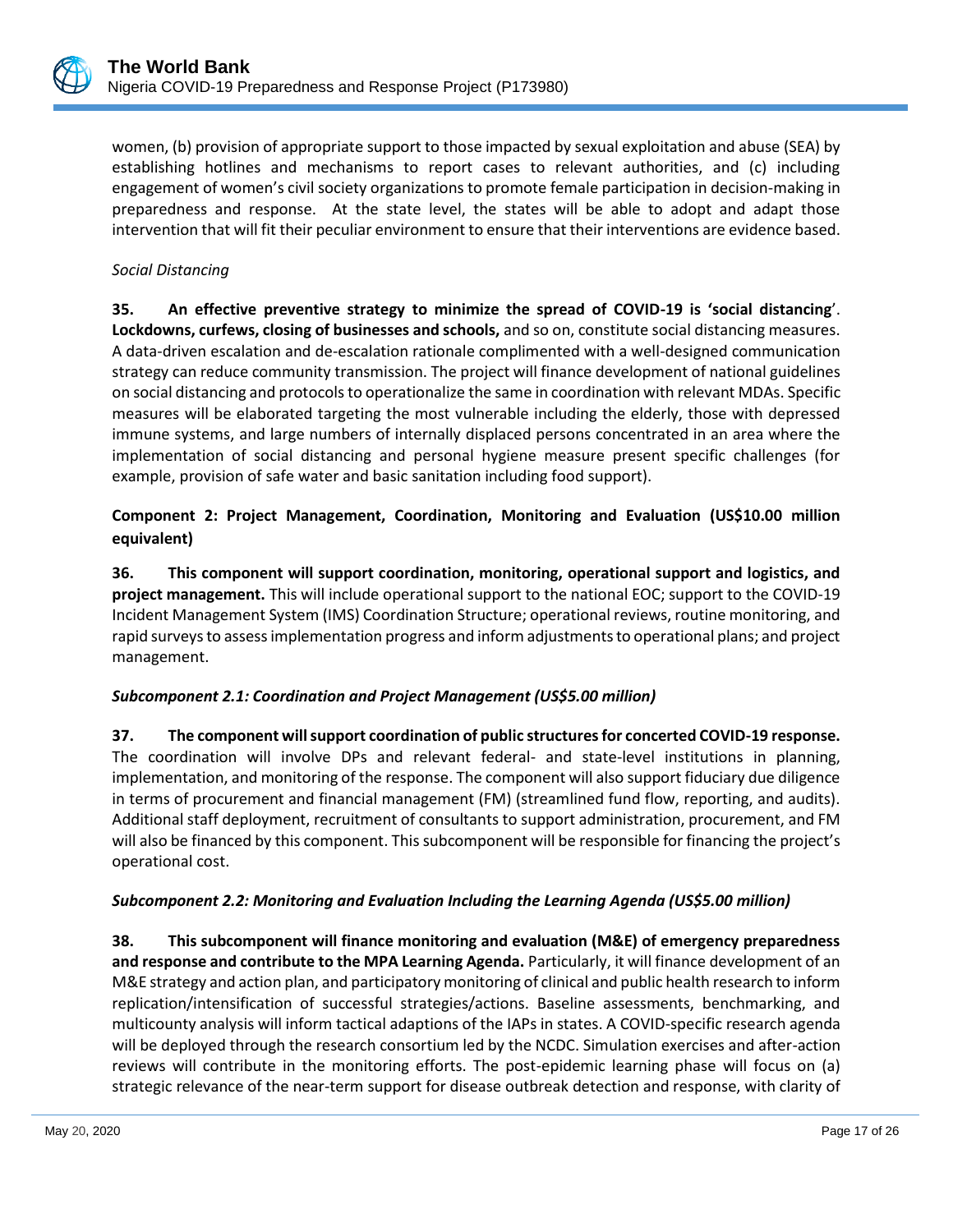

pathways from World Bank Group contributions to the expected outcomes; (b) client responsiveness; (c) client capacity to sustain efforts to prevent future outbreaks of emerging infectious diseases; and (d) timeliness and agility of co-convening functions with country policymakers and strategic partners who complement the World Bank Group's comparative advantages.

## Project Beneficiaries

**39. The Government's Strategic Pandemic Preparedness and Response Plan is expected to benefit the entire population of Nigeria** by directing efforts toward the prevention, control, and slowing down the spread of the outbreak, and provision of critical health care services. The project is especially expected to benefit COVID-19 infected people, specific at-risk populations (for example, the elderly and people with chronic conditions), women, medical and emergency personnel, medical and testing facilities, and public health agencies engaged in the response in participating countries. This project also strengthens the public health care network for future health emergencies and care provision, which is expected to benefit the poor and vulnerable populations.

| <b>Legal Operational Policies</b>           |            |
|---------------------------------------------|------------|
|                                             | Triggered? |
| Projects on International Waterways OP 7.50 | <b>No</b>  |
| Projects in Disputed Areas OP 7.60          | No.        |
|                                             |            |

Summary of Assessment of Environmental and Social Risks and Impacts

## **(i) Environmental Risk Rating**

**40. The potential environmental risks and impacts are considered Substantial. Although the main long-term impacts are likely to be positive, there are few short-term risks that need to be considered.** The main environmental risks include: (i) environmental and community health related risks resulting from inadequate segregation, storage, transportation and final disposal of infected medical waste; (ii) occupational health and safety issues associated to the availability and supply and access to personal protective equipment (PPE) for healthcare workers and the linked logistical challenges in transporting PPE across the country in a timely manner to where they are needed; (iii) community health and safety risks given close social contact and limited sanitary and hygiene services (clean water, soap, disinfectants); (iv) isolation capabilities at HFs across the country; and (v) Limited facilities for the final disposal of medical wastes (High temperature Incinerators and Landfill sites). To mitigate these risks the proponent (PIU) with support from NCDC, will update the existing Environmental and Social Management Framework (ESMF) and National Health Care Waste Management Plan (NHCWMP) prepared for the WBG–funded West Africa Regional Disease Surveillance Systems Enhancement Project (REDISSE) that were approved in May 2016 and updated in April 2020 to cover COVID 19 specific risks, impacts and mitigation protocols. The revised ESMF and NHCWMP contains updates on provisions for segregating, storing, transporting, and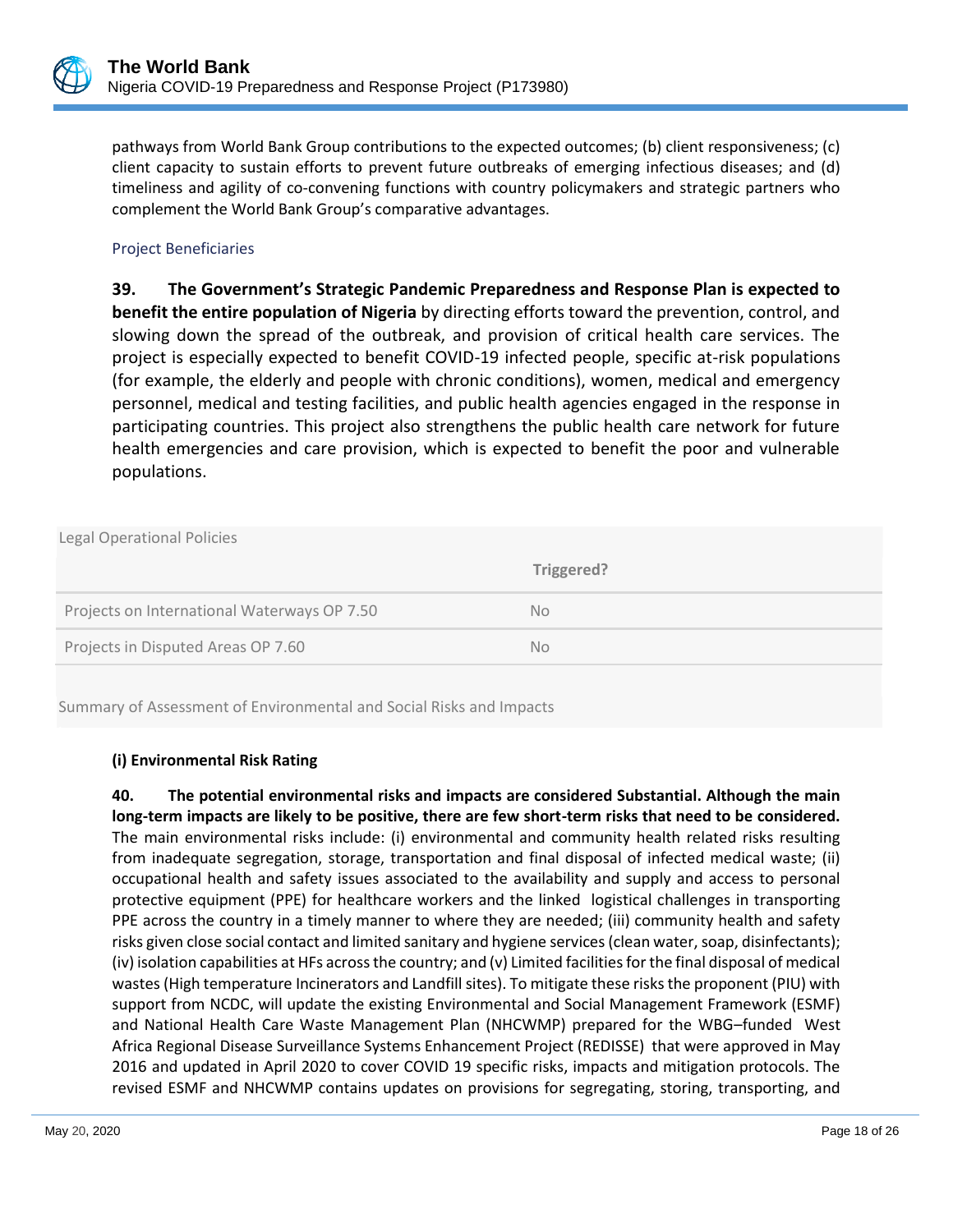disposing of contaminated medical waste and outline guidance in line with international good industry practice and WHO standards on COVID-19 response on limiting viral contagion in healthcare facilities. The relevant parts of the WHO COVID-19 quarantine guidelines and COVID-19 biosafety guidelines, including the protocol for handling and burial of the corpses of patients who died from COVID-19, will be adapted so that all relevant occupational and community health and safety risks and mitigation measures will be incorporated. In addition to the ESMF and the NHCWMP, the client will implement the activities listed in the Environmental and Social Commitment Plan (ESCP). The Project will also support proponent (PIU) in coordination with FMOH, WHO, UNICEF, NCDC, and other partners in overcoming logistical constraints in the timely provision of technical expertise, supplies, equipment and systems across the country.

## **(ii) Social Risk Rating**

**41. The social risks for this operation are considered Substantial.** The main risks include (i) misinformation and rumors regarding COVID-19 which may lead to social tension, stigmatization of COVID-19 survivors and health workers; (ii) occupational health and safety and labor related risks to frontline health and laboratory workers working on the COVID response (iii) exclusion of vulnerable people (poor, disabled, elderly, people in isolated and hard to reach communities, prisoners, IDPs, refugees and migrant labor) to COVID-19 facilities which could undermine the objectives of the project; (iv) elite capture of products and services targeted at affected populations; (v) handling of quarantining interventions (including dignified treatment of patients; attention to specific, culturally determined concerns of vulnerable groups; and prevention of SEA and Sexual Harassment (SH) as well as meeting minimum accommodation and servicing requirements) are issues that would require close attention while managing the social risks of the Project; (vi) social unrest due to measures regarding social distancing; and (vii) risks associated with civil works and labor; (viii) grievances and complaints during Project implementation; and (ix) security risks associated with the potential use of military or security forces by the Government during Project implementation

**42. To mitigate these social risks, the ESCP will commit to the provision of services and supplies based on the urgency of the need.** The ESMF will identify, mitigate and respond to the Project level social risks and impacts associated with labor, grievances, social exclusion, potential use of security forces, among others. SEA/SH risks related to the implementation of the Nigeria CoPREP operation will be assessed and addressed in implementation, including screening and putting in the corresponding measures to prevent and mitigate the SEA/SH risks. Given the urgent need of this Project, specific SEA/SH risk assessments have not been required for the Nigeria CoPREP operations. The Health Nutrition and Population GP conducted initial assessments of SEA/SH risks has been conducted by the HNP GP and risk mitigation measures have been identified which will be reflected in the ESMF and site specific ESMPs. The revised ESMF will incorporate responses to broader social risks and impacts including mitigation measures to address SEA/SH mitigation measures, including the use of Code of Conducts, grievance redress mechanism utilizing the systems available by the PIU.

**43. The project will include comprehensive behavior change and risk communication interventions intervention to inform general public** about the disease, personal health and hygiene issues, provision of correct and updated information to reduce social risks from the spread of misinformation. In addition, a Stakeholder Engagement Plan (SEP) has been prepared and will be revised and updated as necessary in the course of implementation. The PIU is required to report on stakeholder engagement activities through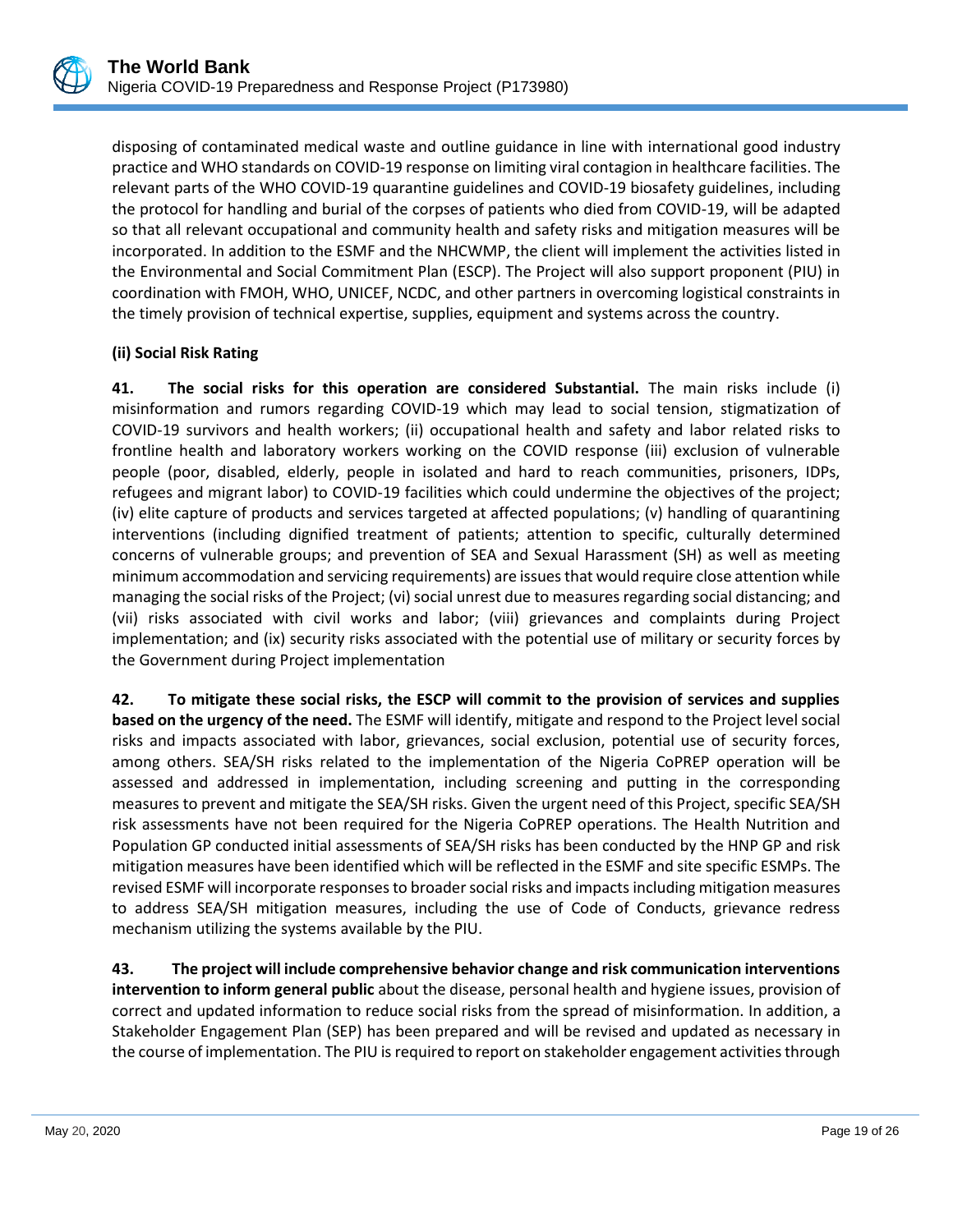

quarterly progress reports, to be shared with the World Bank. The current preliminary SEP, as per the ESCP, will be updated and disclosed within one month of project effectiveness.

## **E. Implementation**

Institutional and Implementation Arrangements

## **Institutional and Implementation Arrangements**

**44. Results Monitoring and The Presidential Task Force-COVID-19 (PTF) was established by the Presidency to lead the multi-sector response to COVID-19.** The PTF is situated in the Office of the Secretary to the Government of the Federation and includes heads of relevant MDAs including Ministers and Directors General. PTF has a mandate of six-months in the first instance and is responsible for coordinating the GON's overall multi-sectoral response to the COVID-19 pandemic. The task force meets as frequently as the urgency requires, but no less than twice a week, to advise and support activities in a systematic manner and take evidence-based decisions related to response and impact mitigation of the pandemic.

**45. The National Steering Committee (NSC):** The COVID-19 project National Steering Committee will have oversight responsibilities over the Nigeria CoPREP project. The Honorable Minister of Health will be the chair of the National Steering committee. Other members of the committee shall include the Honorable Minister of Finance, a representative of the Governors, the National Coordinator (NC) of the PTF, Permanent Secretary (PS) FMoH, the Director General of the NCDC, the Chief Executive Officer (CEO) of the National Primary Health Care Development Agency (NPHCDA), Director International Economic Relations Department (IERD) FMoFBNP, and CEO of the National Health Insurance Service (NHIS). Select DPs will be invited by the Honorable Minister of Health to participate as observers when appropriate. The NSC is ultimately responsible for overall project direction and guidance and achieving the PDO and PDO indicators. The NSC which shall meet at least twice a year would also be responsible for approving the eligibility criteria for disbursement of project funds to states.

**46. The Nigeria CoPREP National Technical Committee:** This committee will be chaired by the Director General of the NCDC. Other members of the committee include NC PTF, the Chief Executives of NPHCDA and NHIS, Directors of Health Planning, Research and Statistics, Public Health, Hospital Services and Port Health Services at the FMoH, Directors of Laboratory, Surveillance and Epidemiology, and Health Emergency Preparedness and Response at the NCDC, a nominee of the Nigeria Governors' Forum, the Director IERD from the FMoFBNP, two representatives of the Commissioners of Health Forum (representing North and South) and invited DPs. The National Technical committee will be responsible for overseeing the planning, management and monitoring of Project activities, including focusing on policy issues related to the Project. The technical committee will meet frequently, but no later than once a month to review and approve State IAP, work plans and budget and ensure timely implementation of the project by the PCU, as well as review progress reports to be prepared by the PCU to ensure agreed performance targets and timelines for activities of the project are met. Once work plan is approved, the members of the technical committee will not be involved in the day-to-day implementation of the project which will be the responsibility of the PCU. The Project Coordinating Unit will serve as secretariat to both the national steering and national technical committees.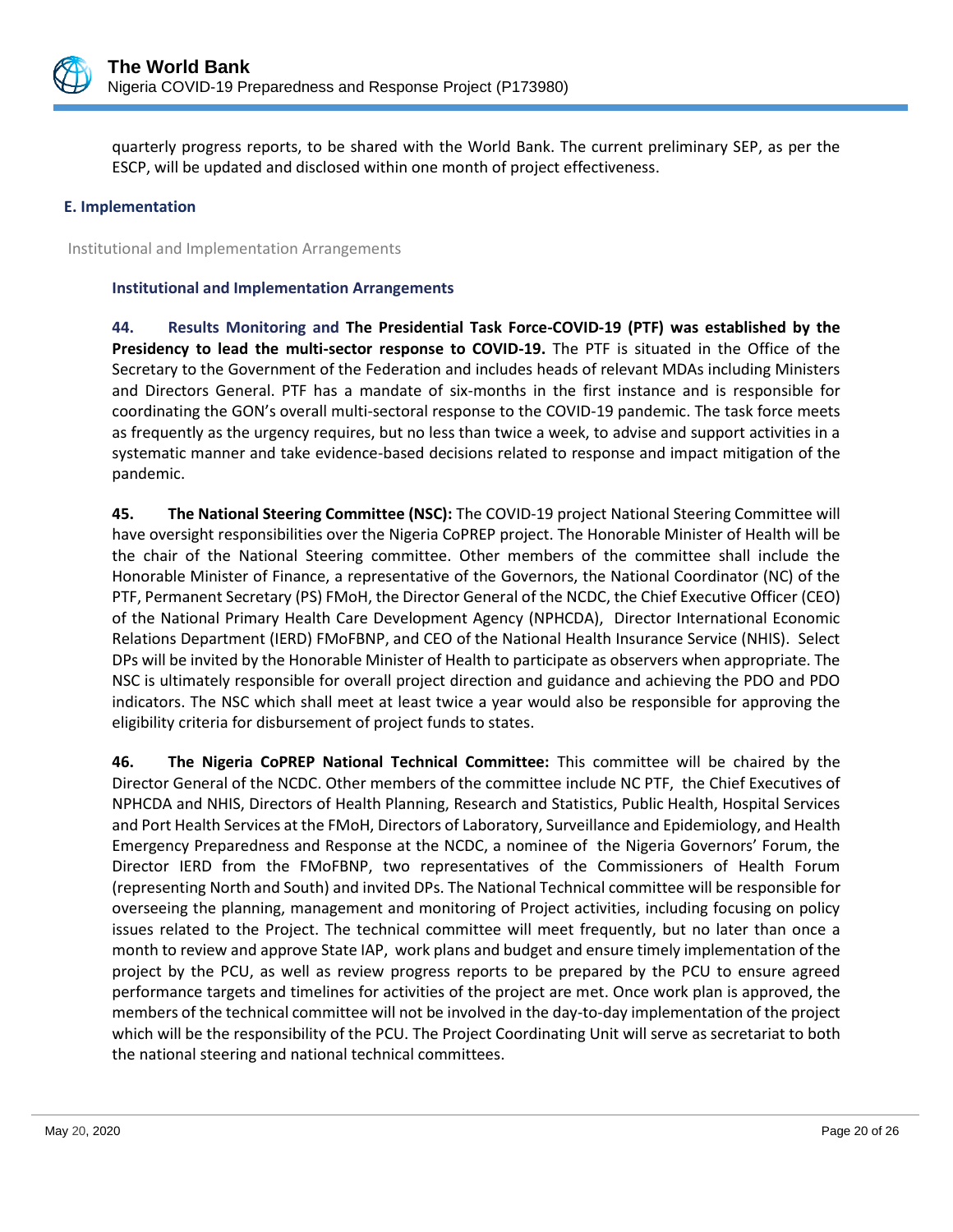**47. The PCU for the Nigeria CoPREP will be the same PCU for REDISSE II.** The PCU for REDISSE II will be expanded and strengthened for it to take on the additional responsibility of also serving as the PCU for the Nigeria CoPREP. This expanded PCU will continue to be situated within the NCDC, being the mandated institution for National Health Security. The PCU for REDISSE II currently includes a Project Coordinator, two Sector Coordinators (Health and Animal), a Procurement Specialist, a Financial Management Specialist, an internal auditor, M&E Specialist, Environmental safeguard specialist and Social Safeguard specialist. Subject to approval of the work plan by the National Technical Committee, the Project Coordinating Unit headed by the Project Coordinator will be responsible for the coordination and management of the project funds and the carrying out of the procurement, monitoring, evaluation and reporting functions; including the transfer of the project funds and monitoring of the use of Credit proceeds by States and Federal implementing entities

**48. The PCU will be strengthened to enable it deliver on its expanded mandate.** In view of the additional responsibilities of the PCU which now has an expanded mandate to implement both REDISSE and Nigeria CoPREP, the PCU will be strengthened with additional technical staff including; a Case Management Specialist (from Department of Hospital Services at FMoH), Risk Communication Specialist, State liaison Officer (from Department of Health Emergency, Preparedness and Response at NCDC), a multi-sector Liaison Officers (from the PTF), WASH Specialist (from Federal Ministry of Water Resources) and Project Communication Specialist with the final number of staff in the PCU to be confirmed in the Project Implementation Manual. The PCU will also strengthen its fiduciary capacity through deployment of additional two project accountants and an internal auditor. The three procurement consultants engaged to support procurement activities of REDISSE will be deployed to support the PCU. Furthermore, the PCU will be supported to increase the number of specialists in Procurement and Financial Management as may be necessary. All members of the PCU will continue to work full time on the project. To provide technical support and monitor implementation at State-level, NCDC will deploy staff to States and provide additional support to the PCU in carrying out its technical and managerial responsibilities.

**49. Expanding and strengthening the REDISSE II PCU to implement both REDISSE II and the proposed project was considered the best choice after several considerations. Other choices of PCU were considered**. These included the FMoH and the PTF. The following considerations were taken in locating the PCU within NCDC: (i) Honorable Minister of Finance, Budget and National Planning request letter for the proposed project recognized REDISSE II project complementarity and the need for additional financing to support the response through REDISSE II; (ii) REDISSE II mechanism for project implementation is already in existence and functional; (iii) the project would be ready for implementation at effectiveness due to presence of an already existing structure; and (iv) incorporating Nigeria CoPREP in the existing structure would also reduce the lag time for implementation associated with Bank due diligence such as assessments, recruitment of PCU staff and clearances in Bank systems. This is important given the emergency nature of the project.

## **State Implementation Arrangement**

**50. The implementation of the project at the State-level will be overseen by the State Steering Committee chaired by the State Commissioner for Health**. Members of the state steering committee include representative of the state task force, Permanent Secretary of the State Ministry of Health (SMOH), Commissioners for Finance, Budget and Planning, Water Resources and Information. Other members will include the Executive Secretaries (ES) of State Primary Health Care Development Agency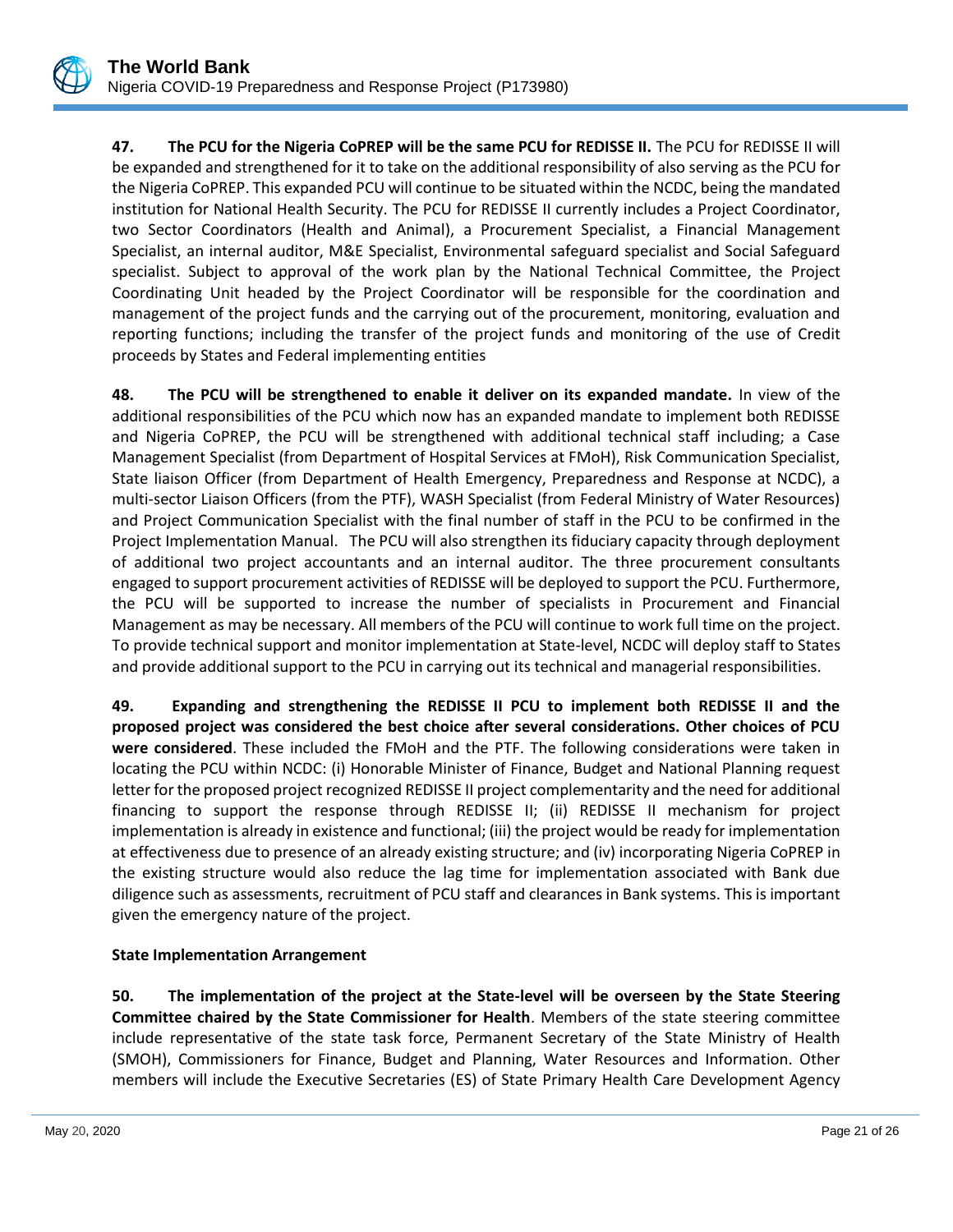(SPHCDA) and State Social Health Insurance Agency (SSHIA), EOC incident manager and invited DPs supporting the State COVID-19 response. The State steering committee would function in similar manner to the technical committee at the federal level. While the State steering committee would have responsibility to review and approve the COVID-19 incidence action plan for the State, members of the committee will not be involved in the day to day implementation of the approved plan.

**51. At the State level, implementation will be similar to the structure followed for World Bank Federal-led project.** There will be a State COVID-19 PCU comprising of State Epidemiologist (as the State Coordinator), a program officer (who will have technical and M&E responsibilities), a project finance officer and a procurement officer to support on fiduciary matters. All state PCU members will be assigned by the State Ministry of Health or by the relevant state ministry such as State Ministry of Finance assigning a finance officer. There will be a dedicated project account for the activities of the State PCU which will receive funds from the federal PCU on imprest basis. A Subsidiary Agreement detailing the terms, use of the funds, monitoring and reporting requirements will be executed between the NCDC and State Ministry of Health. The State Epidemiologist will be the primary contact person with the federal PCU. The State Liaison Officers in the federal PCU will be responsible for following up and interfacing with the States.

**52.** T**he State coordinating unit will work closely with the state EOC incident manager, environmental and social safeguard officer, and WASH officer (from the State Ministry of Water Resources).** The State Epidemiologist will ensure that the State Incident Action Plan for COVID-19 developed for implementation by the EOC and endorsed or approved by the State Steering Committee to be implemented as approved. The state EOC will also include partners supporting the state government to implement the COVID-19 Response efforts. The State coordinating unit will be able to initiate procurement for commodities, minor works and services as per procurement guidelines described in the Project Implementation Manual.

**53. NCDC has provided technical assistance to States on the development of COVID-19 incident action plans.** To ensure that the IAP developed by States is of an acceptable quality, NCDC has recently worked with a multi-stakeholder group to develop a robust set of priority activities for the COVID-19 response that can be implemented at States. The involvement of the multi-stakeholder group comprising of WHO, US CDC, Africa CDC, USAID, DFID, Public Health England, Bill and Melinda Gates Foundation, Resolve to Save Lives, African Field Epidemiology Network (AFENET), the World Bank and representatives of the Nigerian Governors Forum and State Epidemiologists ensured that the requisite buy-in of critical stakeholders and donors so as to harmonize support to State response. The agreed template of activities which has been approved by the national EOC for COVID-19 and also the Director General (DG) of NCDC has been shared with all the States to be used to revise their IAP and the template would serve as a checklist for the federal PCU as they review the revised State IAP before recommending to the **World Bank.** 

**54. Thus, to access funds from this project, each State will prepare an IAP in line with the agreed template that captures all areas that will contribute to effective COVID 19 response.** The plan will be vetted and approved by the national technical committee at the national level through a broad-based process detailed in the Project Implementation Manual that will include relevant stakeholders and partners. Plans will be screened against established evaluation criteria and states must show that they have adopted COVID-responsive policies which are in line with the national response. The cleared plan will be presented to the World Bank for no objection which will then trigger funds release to States via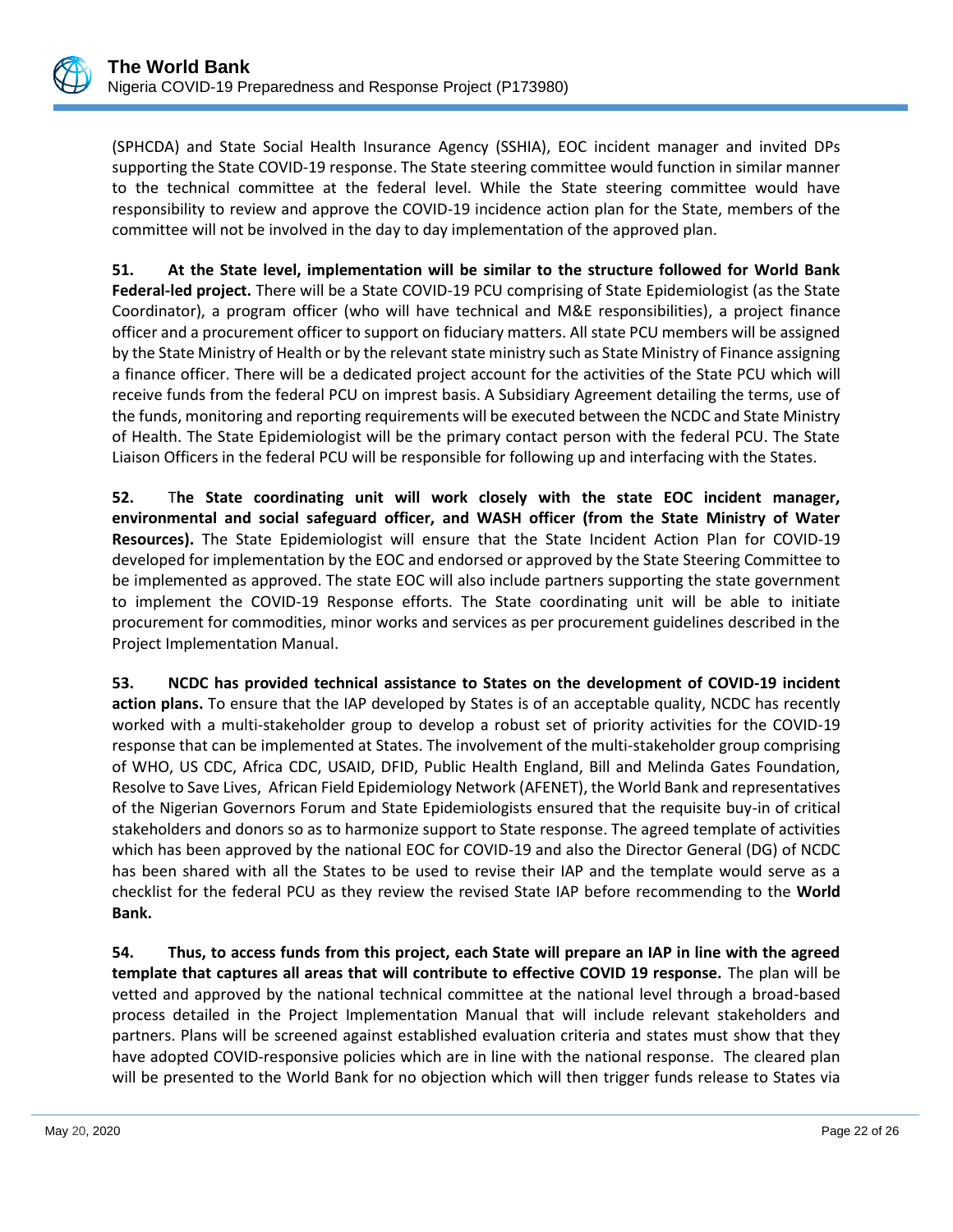the designated account in NCDC. The States will sign a Subsidiary Agreement with NCDC that will define how the funds will be utilized and reported. The State will have an imprest account for the activities of the State PCU. Approved funds from Federal PCU will be paid into the state imprest account. Any subsequent disbursement will be conditional on implementation progress and retirement of earlier disbursed amounts. To ensure timely implementation, the State Epidemiologist will be responsible for approving expenditure from the state imprest account, provided the state plan has been approved by the state steering committee. As activities to be funded are derived from the approved State COVID-19 response plan prepared by the state EOC, all requests for implementation of approved activities will be initiated through the COVID-19 incident manager to ensure coordination.

#### **Figure 5: Institutional Arrangements**



## **Results Monitoring and Evaluation Arrangements**

**55. M&E activities will be the responsibility of the departments and units of the NCDC and FMoH as part of their data production and of the emergency response team through its reporting systems (including meeting summaries).** The PCU will seek to collect pre-analyzed data wherever possible and will only do its own data analysis where the indicators are not already available. In such circumstances, it will agree in advance on indicator definitions to facilitate the validation process. The existing REDISSE II M&E process will be used given the complementarity of the Nigeria CoPREP and REDISSE II.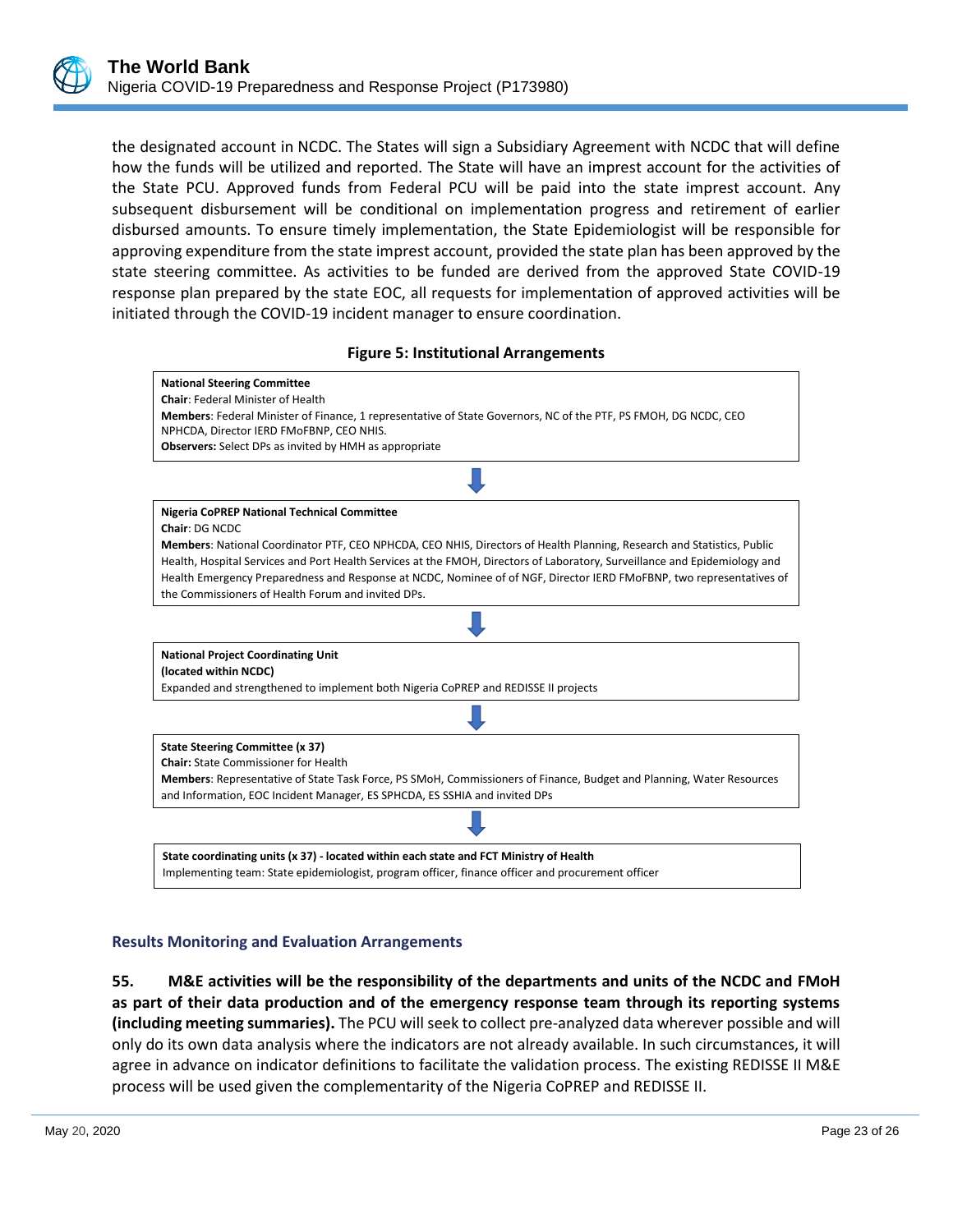**56. Data security.** Large volumes of personal data, personally identifiable information and sensitive data are likely to be collected and used in connection with the management of this crisis under circumstances where measures to ensure the legitimate, appropriate, and proportionate use and processing of that data may not feature in national law or data governance regulations, or the data may be routinely collected and managed in health information systems. To guard against abuse of that data, World Bank operations will incorporate best international practices for dealing with such data in such circumstances. Such measures may include, by way of example, data minimization (collecting only data that is necessary for the purpose); data accuracy (correct or erase data that are not necessary or are inaccurate); data use limitations (data are only used for legitimate and related purposes); data retention (retain data only for as long as they are necessary); informing data subjects of use and processing of data; and allowing data subjects the opportunity to correct information about them, and so on. In practical terms, operations will ensure that these principles apply through assessments of existing or development of new data governance mechanisms and data standards for emergency and routine health care, data sharing protocols, rules or regulations, revision of relevant regulations, training, sharing of global experience, unique identifiers for health system clients, strengthening of health information systems, and so on.

## **B. Sustainability**

**57. Sustainability will be enhanced through coordination with existing operations financed by the World Bank and other DPs.** The ongoing REDISSE II operation is already providing support for emergency preparedness and response and will continue to do so after the crisis phase has ended. Both bilateral and multilateral partners are already providing support including the Gates and Dangote Gates Foundation. The NCDC has been mandated by the Government as the statutory body providing long-term sustainability in strengthening of emergency preparedness and response in Nigeria and as such the Nigeria CoPREP will complement the various efforts and projects that are working to provide resilience and long-term sustainability in emergency preparedness and response. The strengthening of state capacity will further enhance sustainability at the state level especially with increased state commitment to financing of emergency preparedness and response.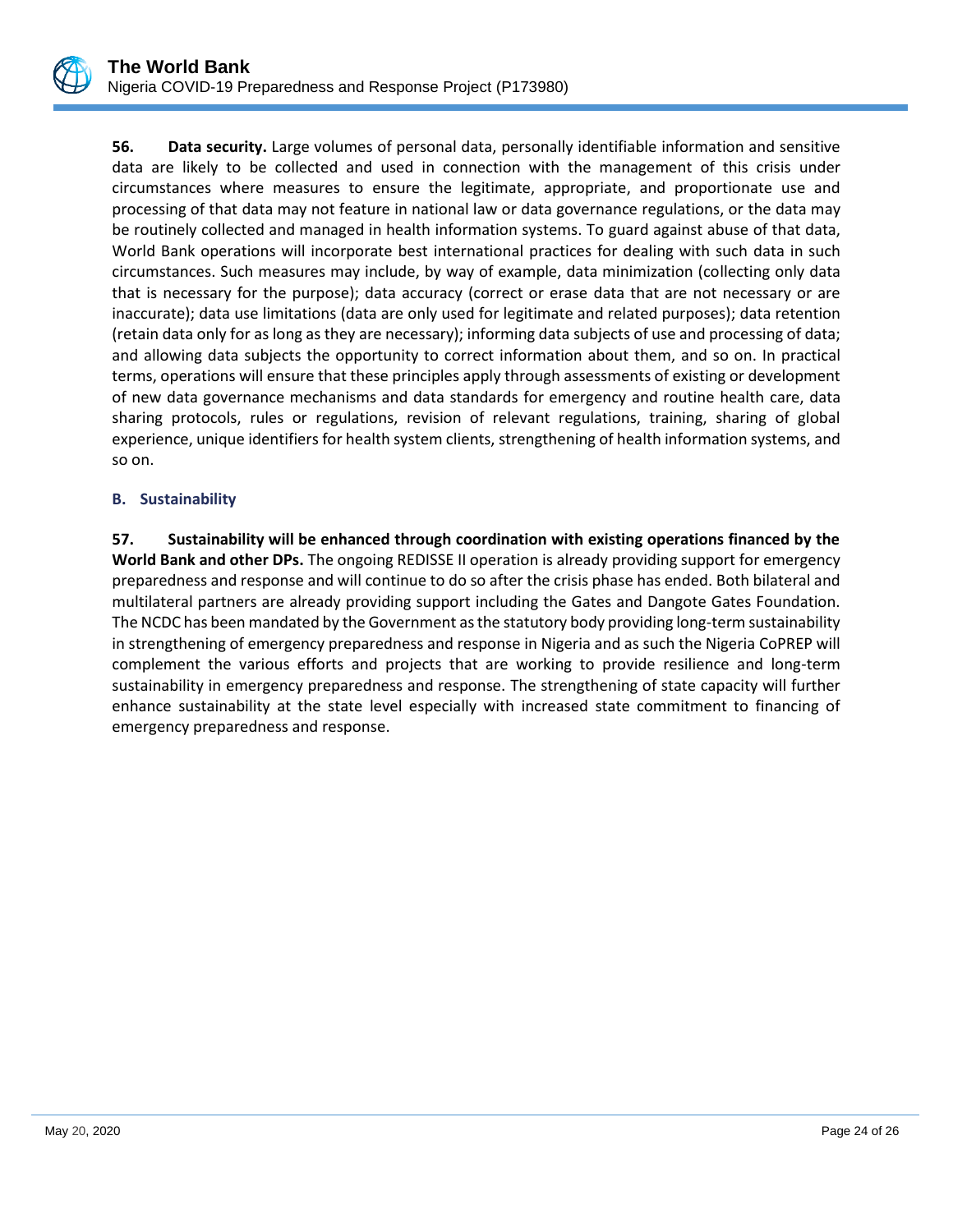

#### **CONTACT POINT**

#### **World Bank**

Noel Chisaka Senior Health Specialist

Ayodeji Gafar Ajiboye Economist (Health)

#### **Borrower/Client/Recipient**

Federal Republic Of Nigeria Fidel Odey Director, IERD fidel.odey@gmail.com

#### **Implementing Agencies**

Nigeria Center for Disease Control (NCDC) Chikwe Ihekweazu Chief Executive Officer Chikwe.Ihekweazu@ncdc.gov.ng

#### **FOR MORE INFORMATION CONTACT**

The World Bank 1818 H Street, NW Washington, D.C. 20433 Telephone: (202) 473-1000 Web:<http://www.worldbank.org/projects>

## **APPROVAL**

|                      | Noel Chisaka          |
|----------------------|-----------------------|
| Task Team Leader(s): | Ayodeji Gafar Ajiboye |